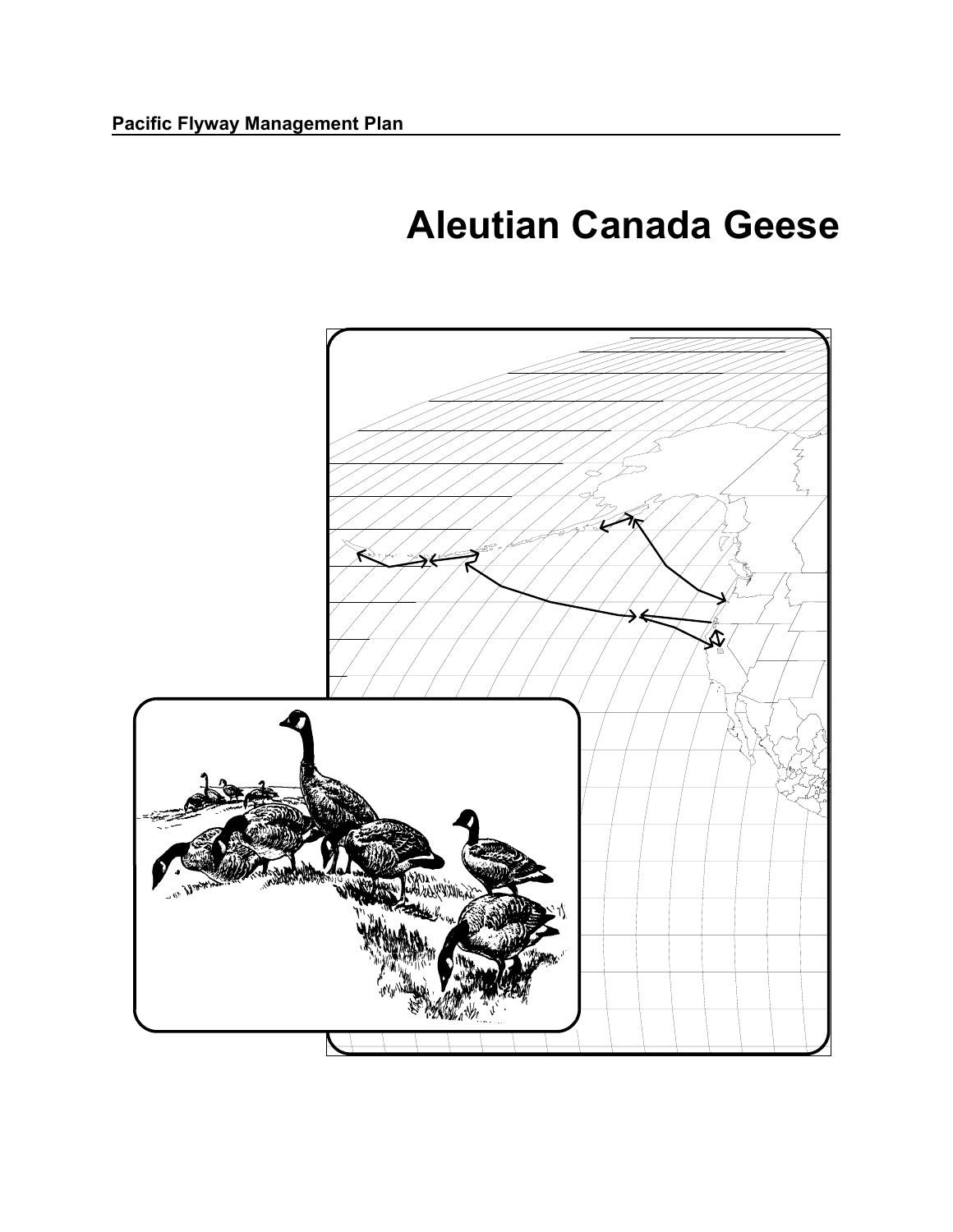# **ALEUTIAN GOOSE**

**Pacific Flyway Council** 

**July 19, 2006**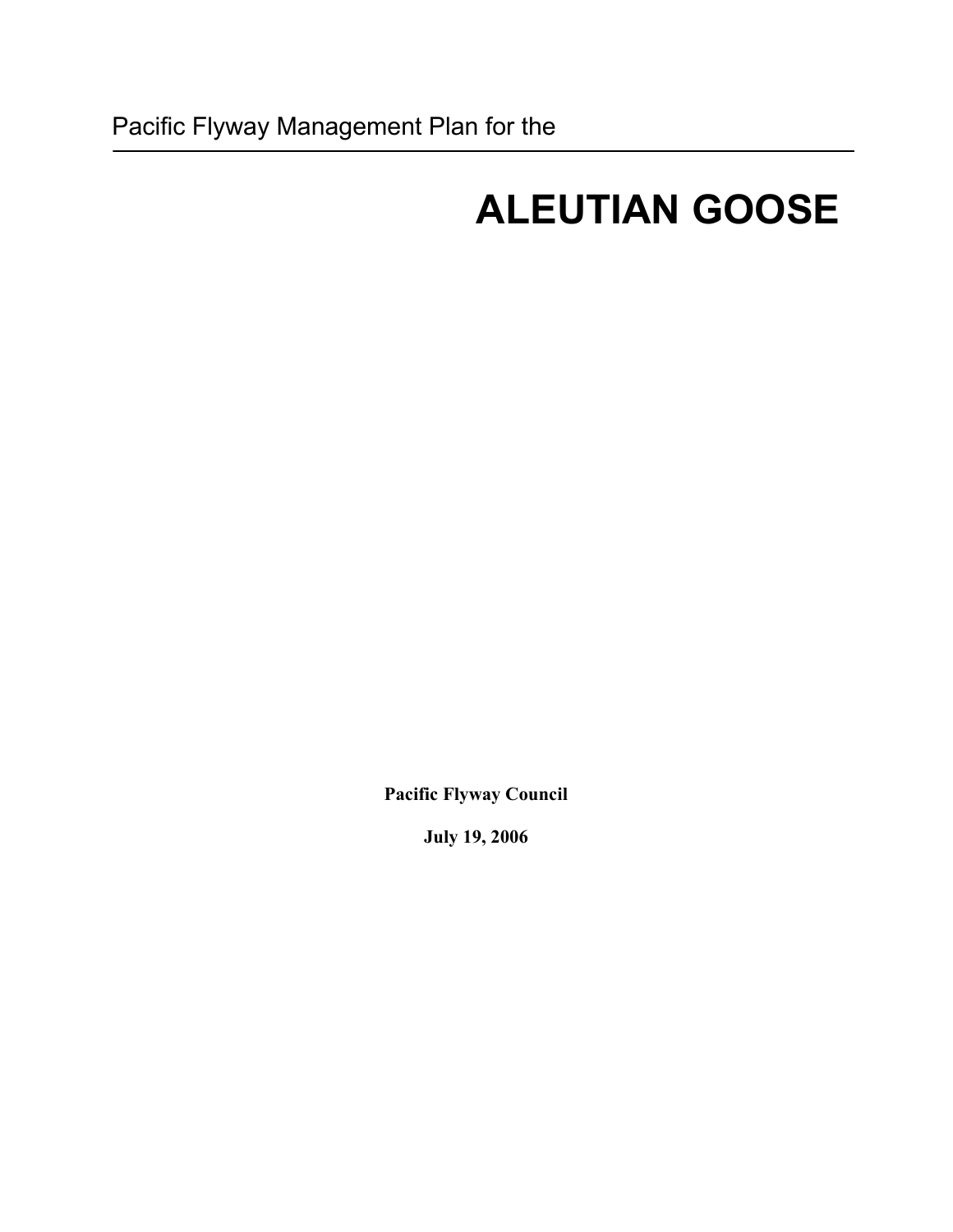This management plan is one of a series of cooperatively developed plans for managing migratory birds in the Pacific Flyway. Inquiries about this plan may be directed to the Pacific Flyway Representative, U.S. Fish and Wildlife Service, 911 N.E. 11<sup>th</sup> Avenue, Portland, OR.

Suggested Citation: Pacific Flyway Council. 2006. Pacific Flyway management plan for the Aleutian goose. Aleutian Goose Subcomm., Pacific Flyway Study Comm. [c/o USFWS], Portland, OR. Unpubl. rept. 27pp.+ appendices.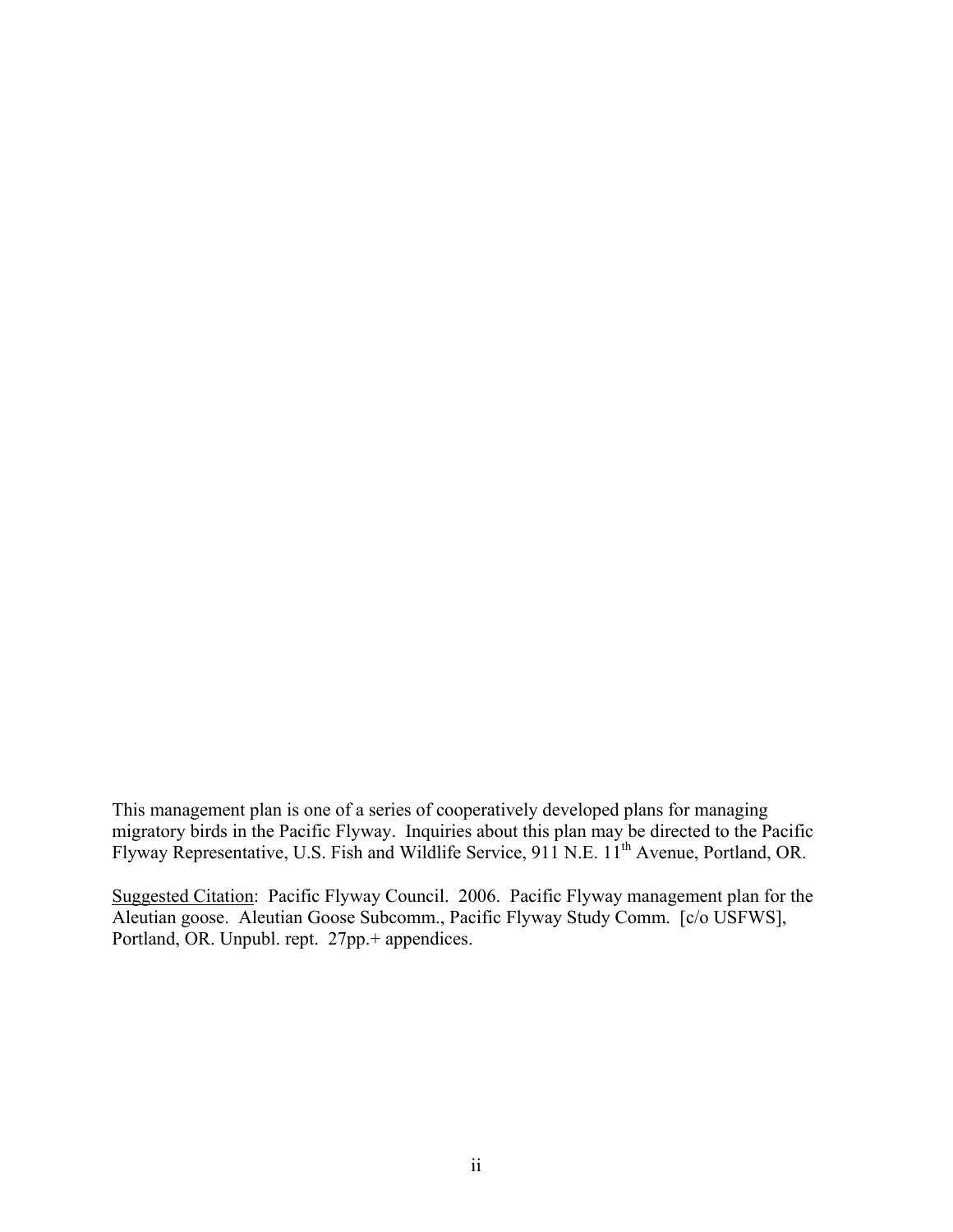#### Pacific Flyway Management Plan For the **Aleutian Goose**

#### Prepared for the:

Pacific Flyway Council U.S. Fish and Wildlife Service Canadian Wildlife Service

by the

Aleutian Goose Subcommittee of the Pacific Flyway Study Committee

> **July 1999** Revised July 2006

Teny M. Maurfrel Approved by: \_

 $\frac{7}{\text{Date}}$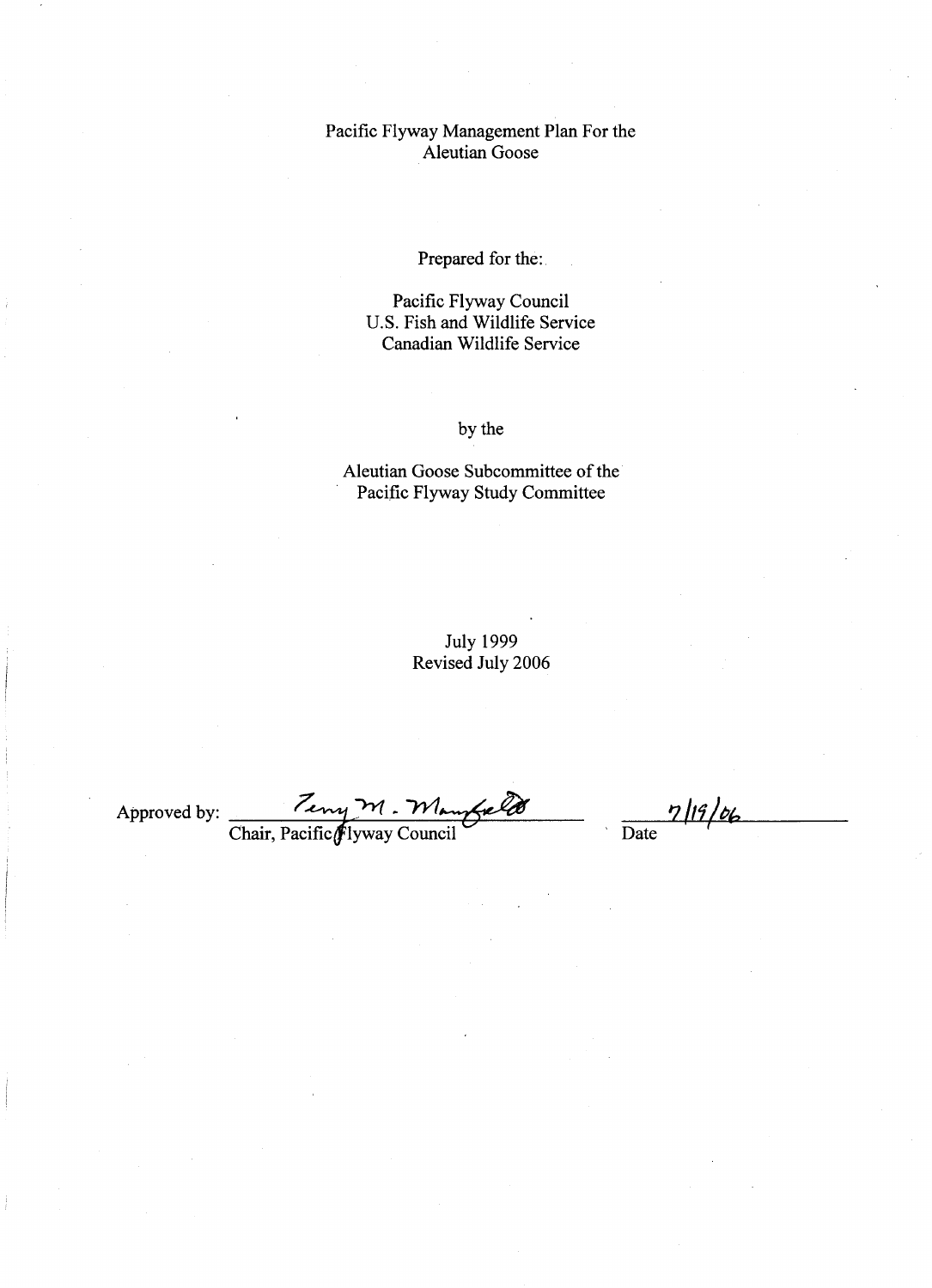#### **ACKNOWLEDGEMENTS**

This plan was prepared by the Pacific Flyway Study Committee, Subcommittee on Aleutian Geese. During the process of revising this plan, those persons belonging to the Subcommittee and/or contributing significantly to the development of this revision include:

Tom Rothe, Alaska Department of Fish and Game, Anchorage Don Kraege, Washington Department of Fish and Wildlife, Olympia Brad Bales, Oregon Department of Fish and Wildlife, Salem Dan Yparraguirre, California Department of Fish and Game, Sacramento Russ Oates, USFWS, Region 7, Anchorage Brad Bortner, USFWS, Region 1, Portland Bob Trost, USFWS, DMBM, Portland

 Vernon Byrd, USFWS, Alaska Maritime NWR Dave Pitkin, USFWS, Oregon Coast NWR Complex Roy Lowe, USFWS, Oregon Coast NWR Complex Eric Nelson, USFWS, Humboldt Bay NWR Mike Wolder, USFWS, Sacramento NWR Complex Dennis Woolington, USFWS, San Joaquin River NWR Complex

The Pacific Flyway Council extends special thanks to Dr. Paul F. Springer, USFWS retired, for his long-term commitment to understanding the ecology of Aleutian geese and stimulating precise and accurate reporting of population data. We gratefully acknowledge the time and efforts of numerous individuals who have helped monitor Aleutian geese since 1975 and celebrate its recovery. This revision of the management plan benefits from input by members of local agencies, the agricultural community, and public interest groups in northwest California and southwest Oregon, whose experience and efforts will help find compatibility of land uses and the Aleutian goose population.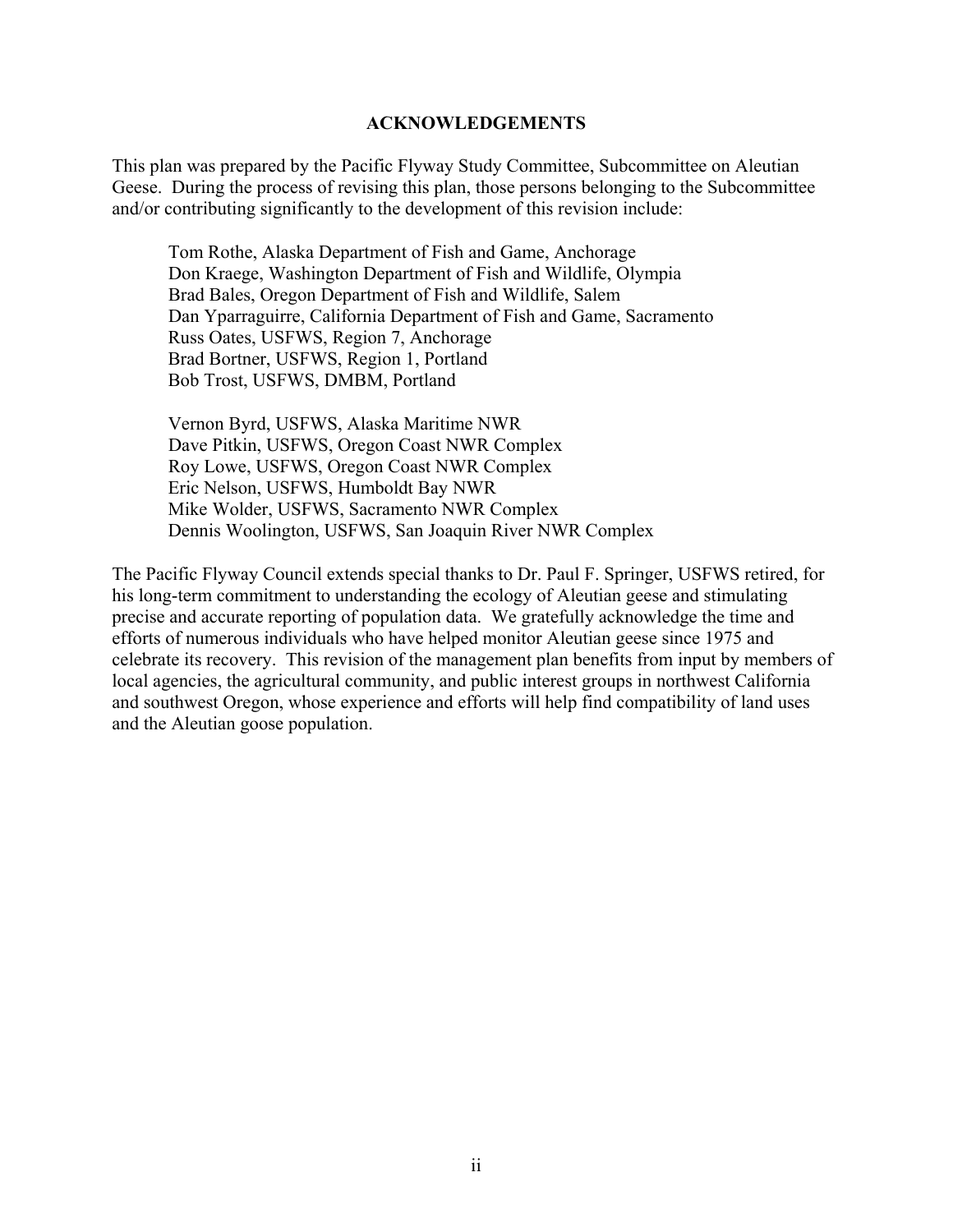## **TABLE OF CONTENTS**

### Page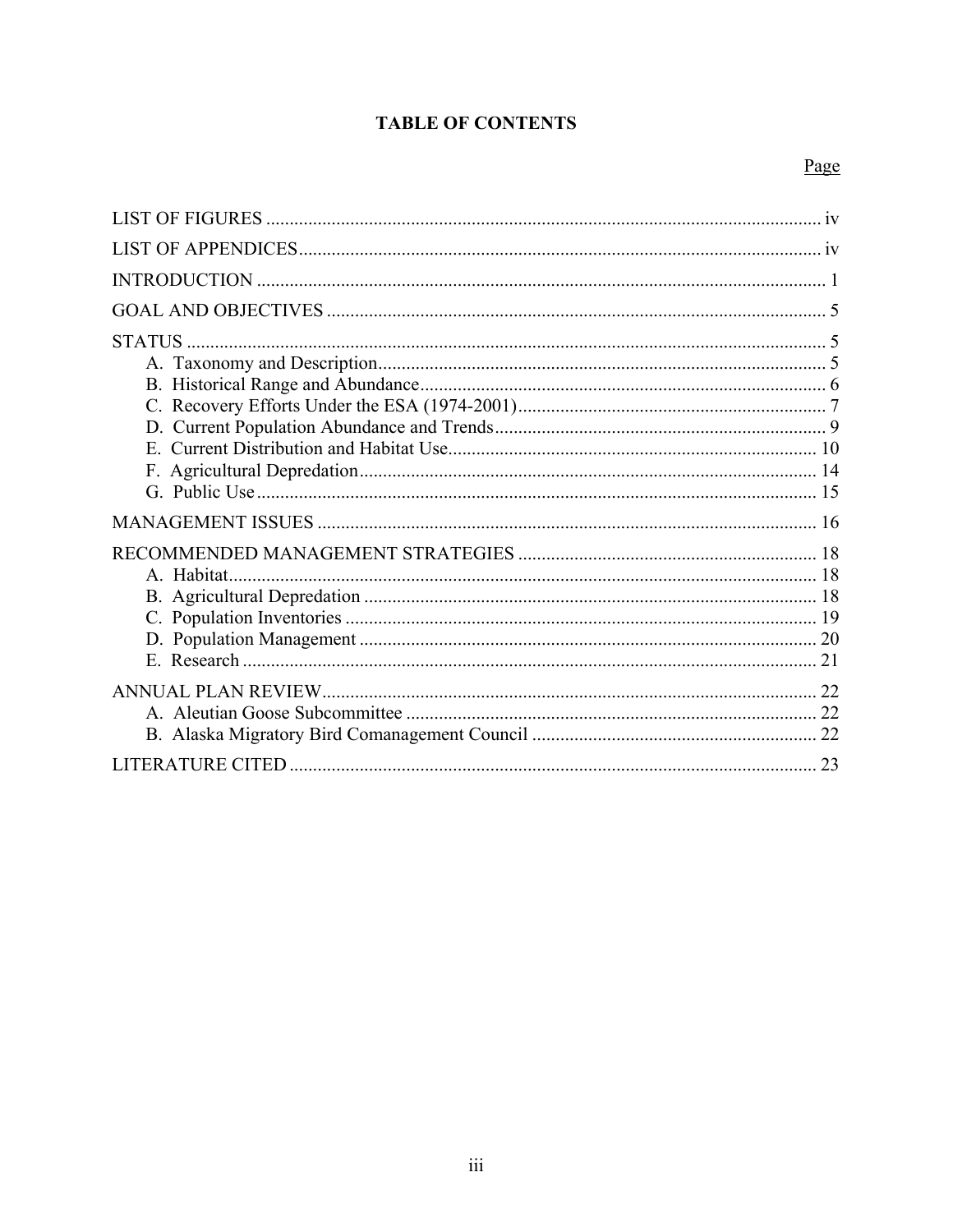#### **LIST OF FIGURES**

- <span id="page-6-0"></span>1. Major use areas for Aleutian geese: (a) Alaska; (b) Washington, Oregon and California.
- 2. Population indices of Aleutian geese from peak direct counts, indirect estimates from marked birds in northwest California (NW), and indirect estimates from marked birds in the Central Valley (CV) of California (Drut and Trost 2005).
- 3. Indices of Aleutian geese from the Semidi Islands as measured by peak direct counts during winter on the Oregon coast (Springer and Lowe 1998; D. Pitkin, pers. comm.).

#### **LIST OF APPENDICES**

- A. Population indices of Aleutian geese from peak direct counts, indirect estimates from marked birds in northwest California (NW), and indirect estimates from marked birds in the Central Valley (CV) of California (Drut and Trost 2005).
- B. Peak winter counts of Semidi Islands Aleutian geese on the Oregon coast.
- C. Summary of translocations and releases of Aleutian geese in the western Aleutian Islands.
- D. Nesting pairs of Aleutian geese on surveyed islands.
- E. Harvest strategy for Aleutian geese during 2006-2010.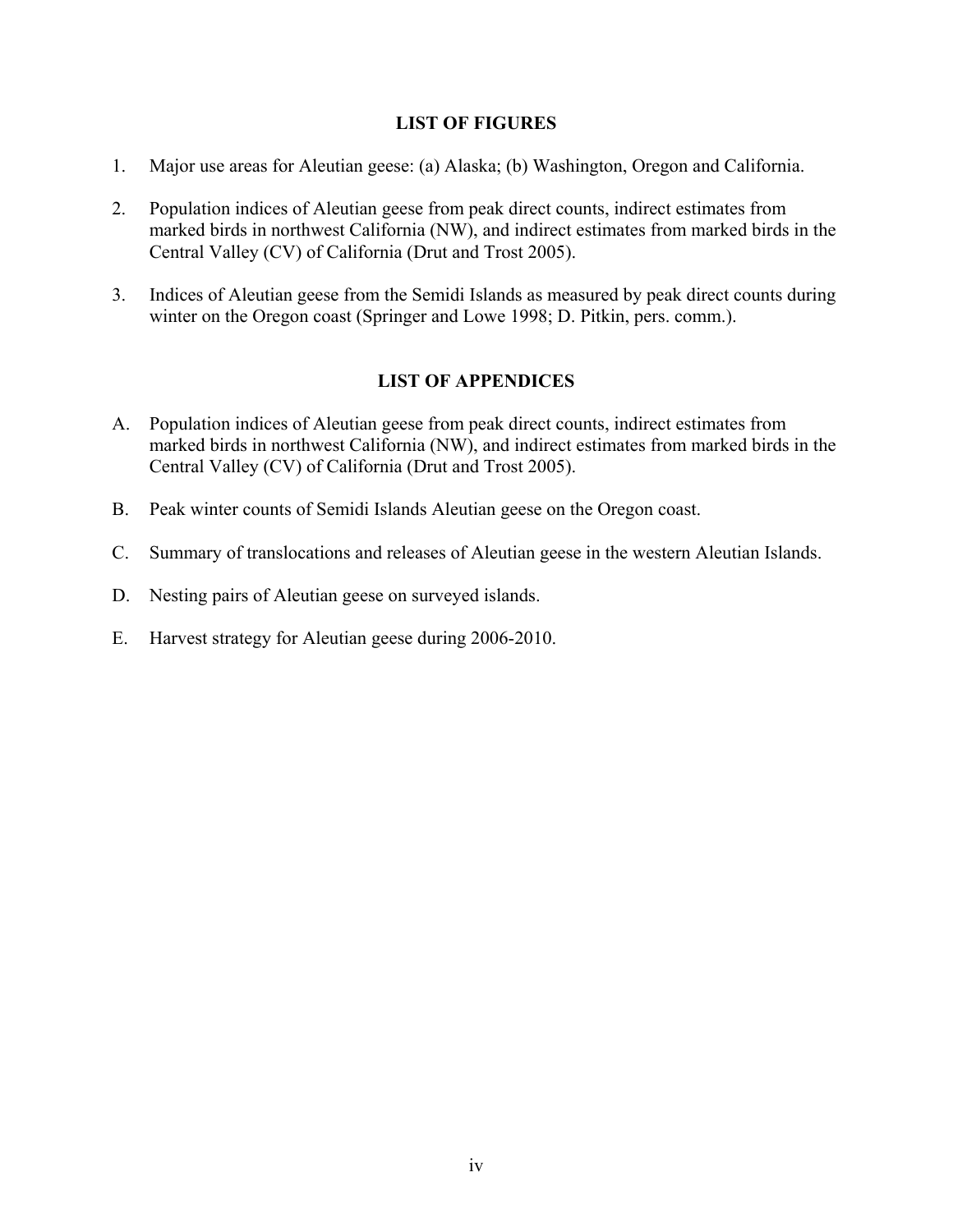#### **PACIFIC FLYWAY MANAGEMENT PLAN FOR THE ALEUTIAN GOOSE**

#### **INTRODUCTION**

<span id="page-7-0"></span>The Pacific Flyway Council is an administrative body that forges cooperation among public wildlife agencies for the purpose of protecting and conserving migratory game birds in western North America. The Council has prepared numerous management plans to date for most populations of swans, geese, and sandhill cranes in the Pacific Flyway (www.pacificflyway.gov). These plans typically focus on populations, which are the primary unit of management, but may be specific to a species or subspecies. Management plans serve to:

- Identify common goals.
- Establish priority of management actions and responsibility for them.
- Coordinate collection and analysis of biological data.
- Emphasize research needed to improve management.

Flyway management plans are products of the Council, developed and adopted to help state and federal agencies cooperatively manage migratory game birds under common goals. Management strategies are recommendations and do not commit agencies to specific actions or schedules. Fiscal, legislative, and priority constraints influence the level and timing of implementation.

This plan establishes guidelines for the cooperative management of Aleutian geese (*Branta hutchinsii leucopareia*) in the Pacific Flyway. This subspecies recently was assigned to a new species (*hutchinsii*) called the "cackling goose" separate from the *canadensis* "Canada goose" (AOU 2004; see below). To avoid confusion with previous population names, we use the common name "Aleutian goose" and refer to *B. h. minima* as "cackling goose" in this plan.

The Aleutian goose historically was thought to have bred from near Kodiak Island, Alaska, to the Kuril Islands in Asia (Figure 1a), and wintered in Japan and from British Columbia to northern Mexico (Delacour 1954). This goose population declined precipitously in the early 1900s, primarily as the result of arctic (*Alopex lagopus*) and red (*Vulpes vulpes*) foxes introduced on nesting islands. This population was listed as endangered by the U.S. Fish and Wildlife Service (USFWS) in 1967 and afforded additional protection with the passage of the Endangered Species Act (16 USC 1531) in 1973 when fewer than 800 birds were counted in winter.

A formal recovery program began in 1974; a recovery plan was approved in 1979 and updated in 1982 and 1991 (USFWS 1991). Actions under the recovery plan produced a gradual improvement in the population in the 1970s and 1980s. By the 1990s Aleutian geese had both increased significantly in overall numbers and in breeding distribution; the population was reclassified from endangered to threatened in 1990 when the population was about 6,300. The subspecies exceeded 28, 000 birds and was proposed for removal from the list of endangered and threatened wildlife in August 1999 (USFWS 1999). The population was delisted in March 2001 (USFWS 2001). Aleutian geese continued to increase at a high rate (Figure 2; Appendix A; Drut and Trost 2005) and probably surpassed 100,000 by the winter of 2004-2005. Semidi Islands geese have not increased appreciably since the mid-1980s (Figure 3; Appendix B) and remain the subject of management concerns.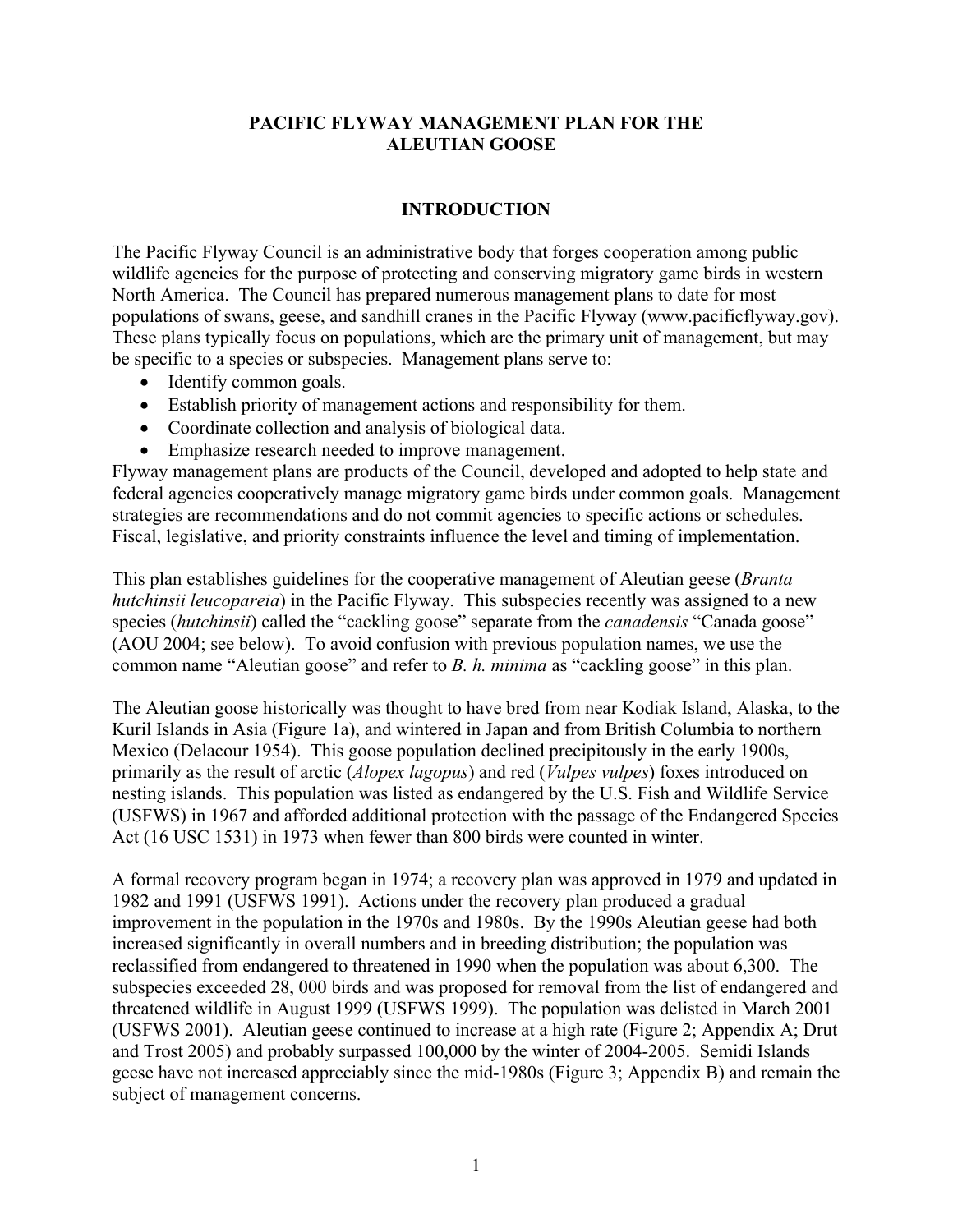Figure 1a. Major use areas for Aleutian geese in Alaska.

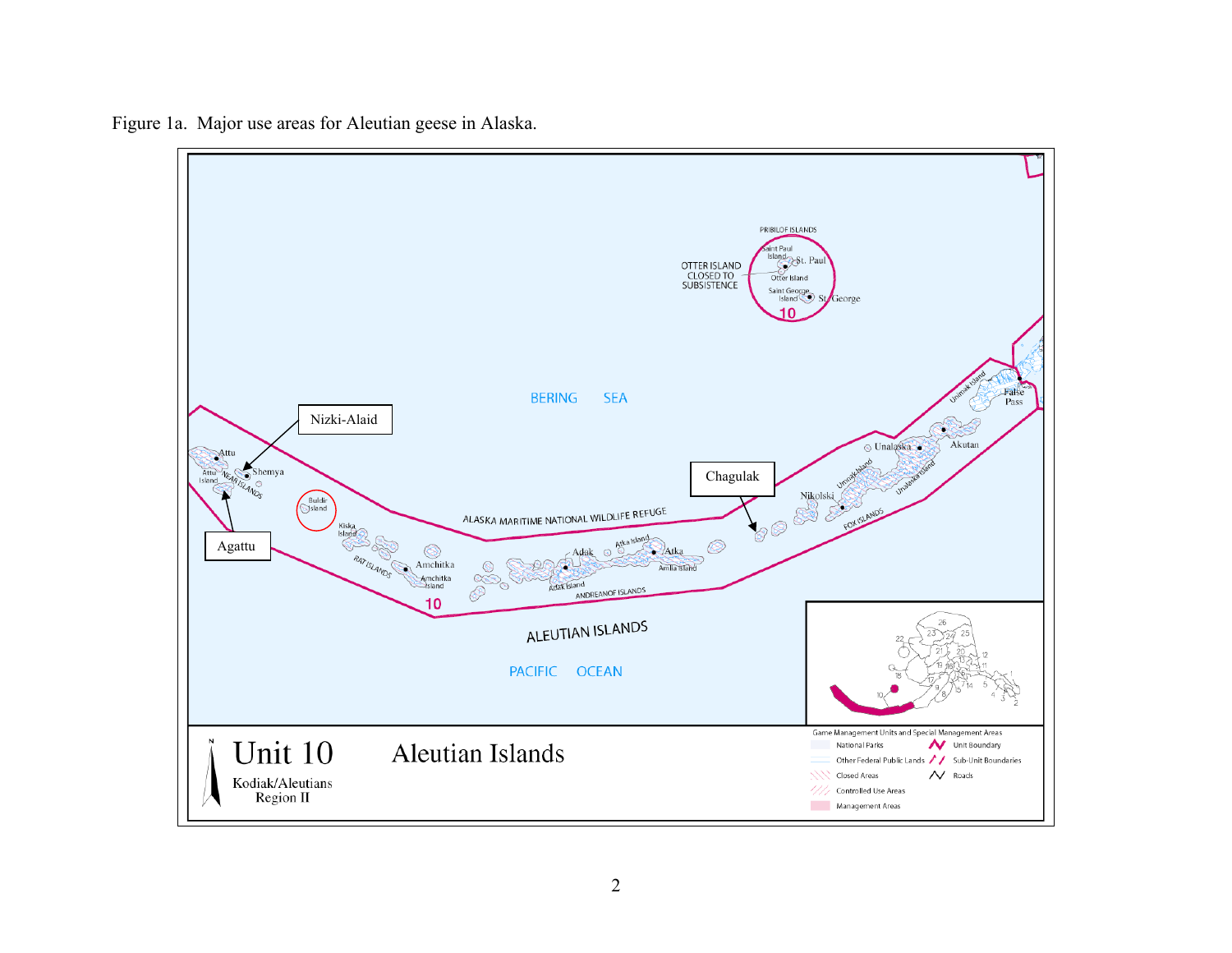Figure 1b. Major use areas for Aleutian geese in Washington, Oregon, and California.

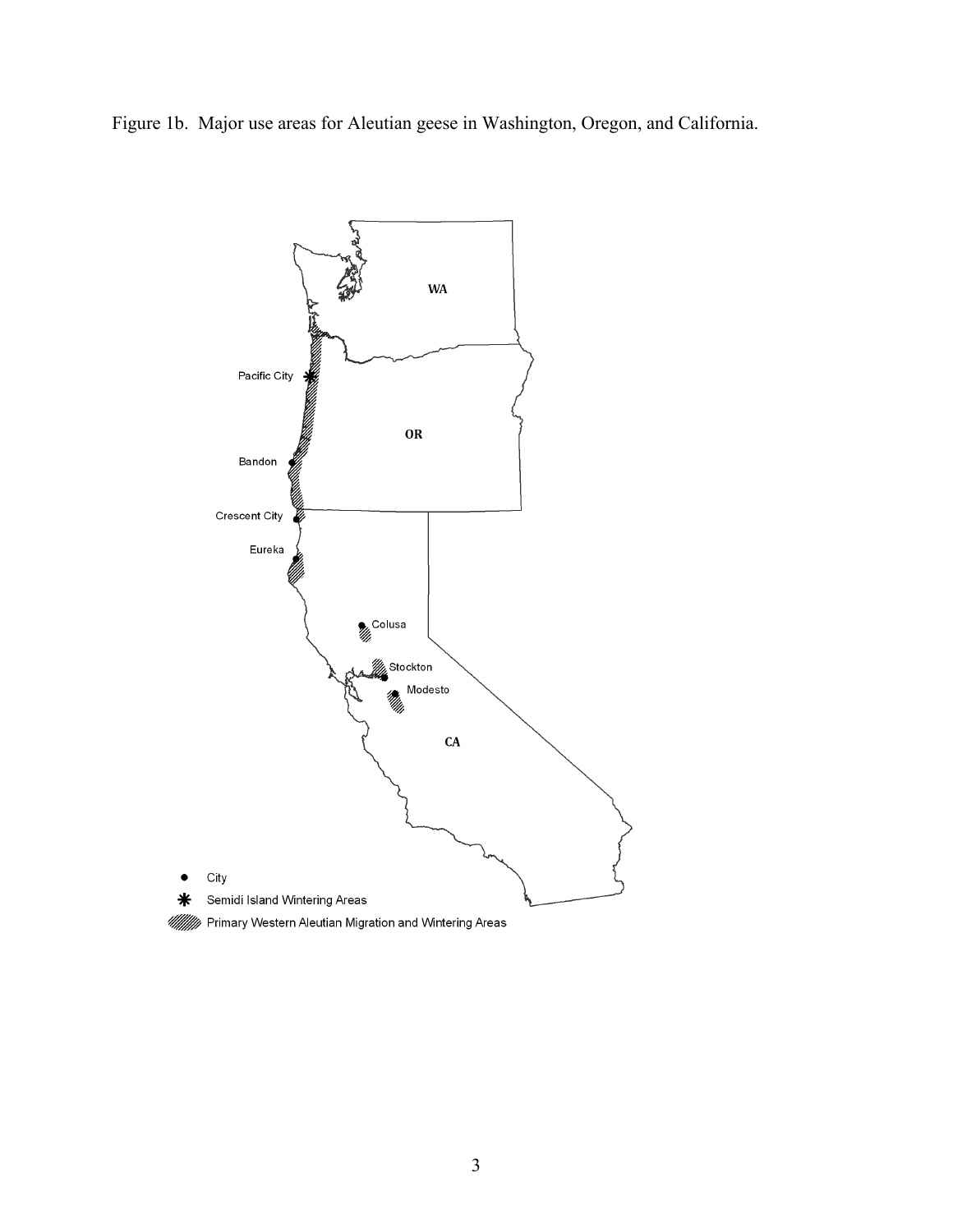

Figure 2. Population indices of Aleutian geese from peak direct counts, indirect estimates from marked birds in northwest California (NW), and indirect estimates from marked birds in the Central Valley (CV) of California (Drut and Trost 2005).



Figure 3. Indices of Aleutian geese from the Semidi Islands as measured by peak direct counts during winter on the Oregon coast (Springer and Lowe 1998; D. Pitkin, pers. comm.).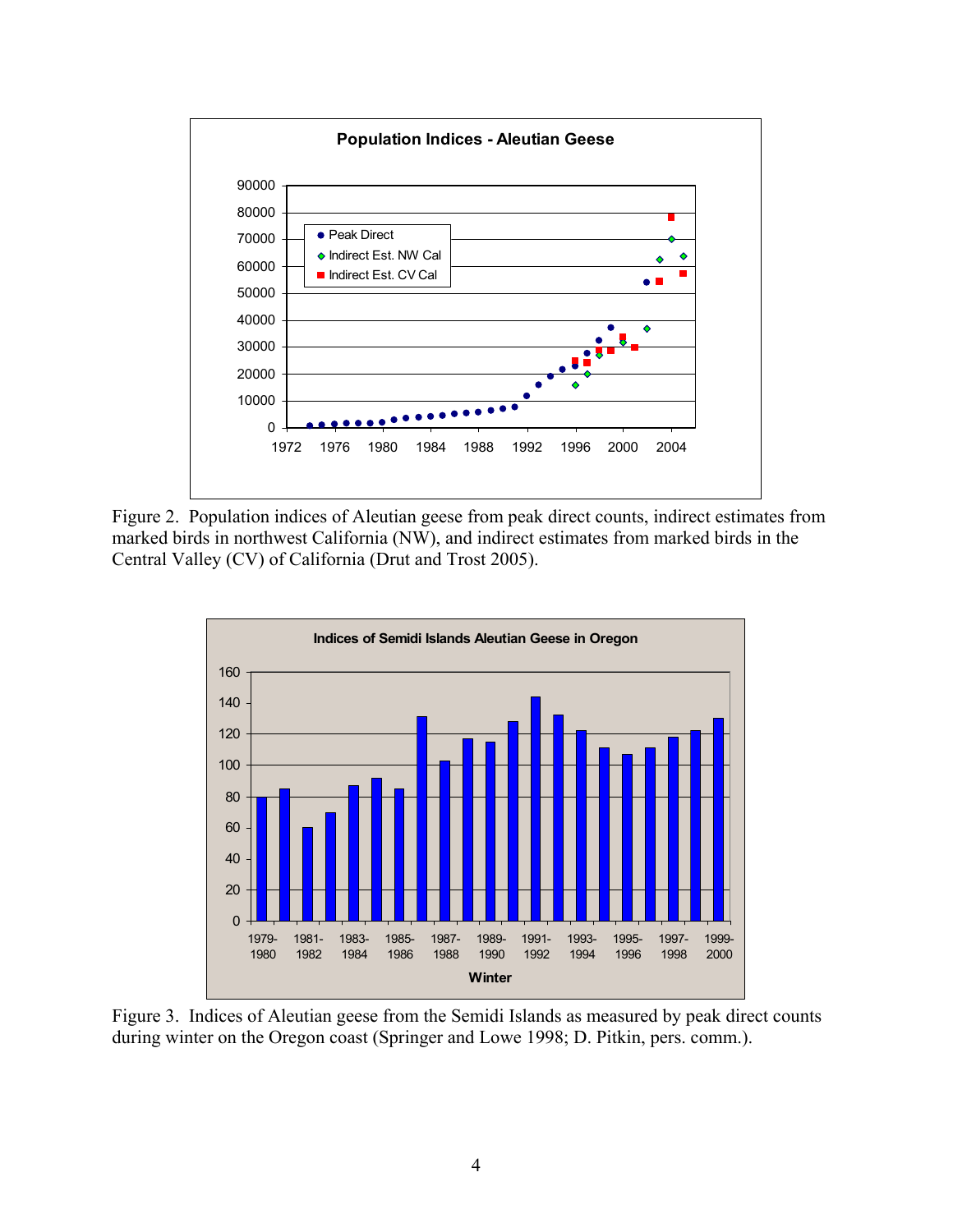<span id="page-11-0"></span>The first Pacific Flyway plan for Aleutian geese was adopted in 1999 and was based on an extensive body of survey and research information developed in iterations of the Recovery Plan (USFWS 1991). That flyway plan heavily emphasized continued population monitoring, while beginning a transition toward a program of normal management like other waterfowl populations. Through this revision of the plan, the Pacific Flyway Council intends to improve monitoring surveys, develop a progressive harvest strategy, and address agricultural depredation complaints in the context of habitat management efforts. This plan identifies management actions, associated information needs, and agency responsibilities necessary to manage Aleutian geese in the Pacific Flyway for the period from 2006-2010.

#### **GOAL AND OBJECTIVES**

The overall goal for this Pacific Flyway management plan is to manage Aleutian geese and other Canada goose populations with which they mix, to provide for optimal aesthetic, educational, scientific, and hunting uses throughout its range.

#### Objectives:

- A. Maintain the population of Aleutian geese at 60,000 birds, as measured by the 3-year average of indirect estimates obtained in spring. Population objectives for most Flyway plans have been based on historical abundance, but Aleutian geese have only recently recovered from listed status under the Endangered Species Act. Since delisting, Aleutian geese rapidly have exceeded the current capacity of public lands to support them during spring migration. This population objective recognizes that significant agricultural depredation is occurring in northwest California and southwest Oregon.
- B. Achieve and maintain a widely distributed breeding population throughout the historic nesting range.
- C. Manage migration and wintering habitat of sufficient size and quality to sustain the desired population level of Aleutian geese and to minimize agricultural depredation complaints from private landowners.
- D. Maintain current distribution of Aleutian geese on staging and wintering areas.
- E. Continue to provide special management consideration to that segment of the Aleutian goose population that breeds in the Semidi Islands and winters along the Oregon coast.

#### **STATUS**

#### **A. Taxonomy and Description**

Early attempts to genetically distinguish Canada goose subspecies indicated that Aleutian geese were different from others (Morgan et al. 1977). Mitochondrial DNA studies have shown Aleutian geese to be associated with small-bodied forms of Canada geese that developed west and north of the Alaska Range (Shields and Wilson 1987). This work is the basis for recent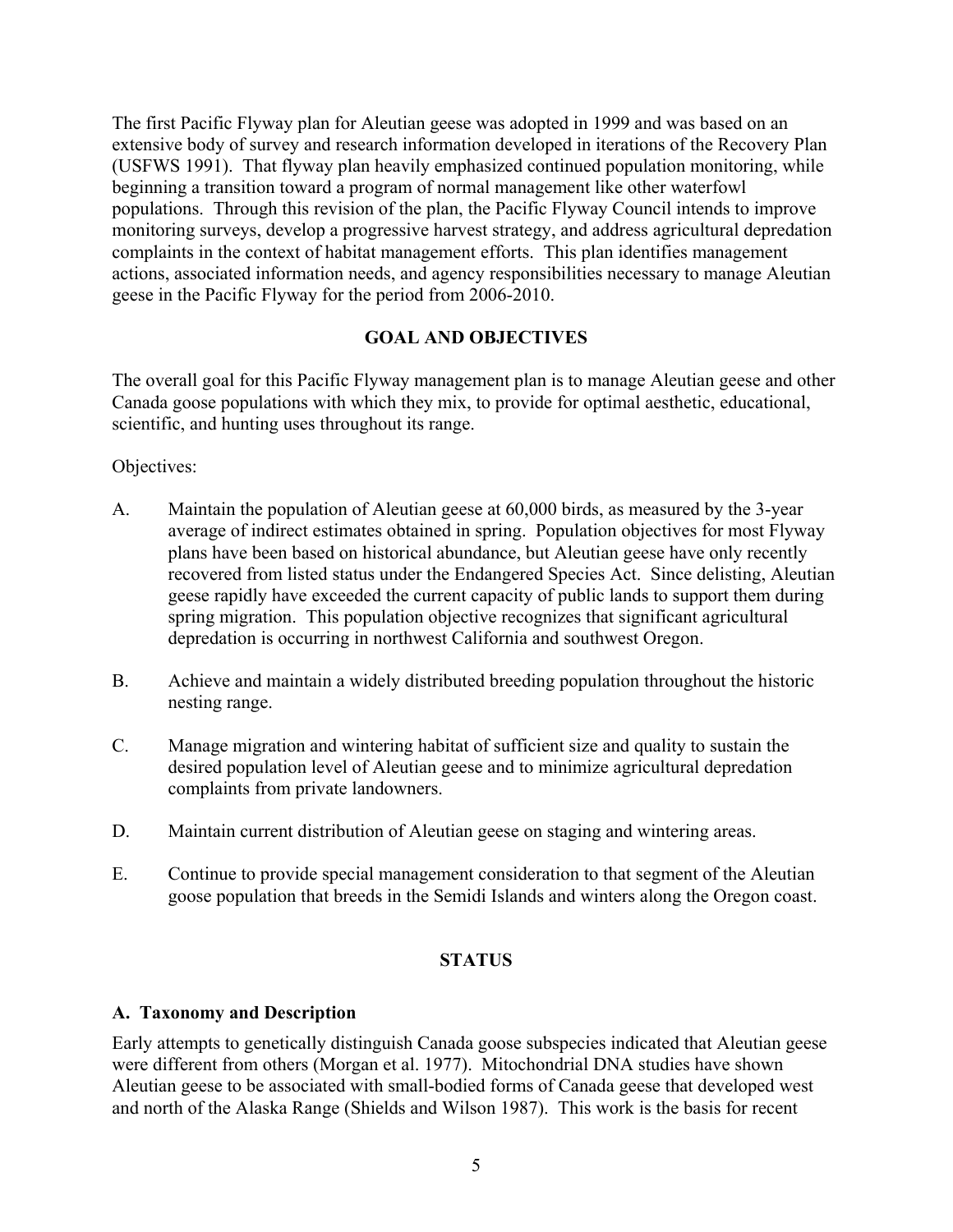<span id="page-12-0"></span>reclassification of Aleutian, cackling (*B. h. minima*), and Taverner's (*B. h. taverneri*) geese in a new species *hutchinsii* under the English name cackling goose (AOU 2004). Further work demonstrated a clear distinction between Aleutian geese and cackling geese that breed to the east on the Yukon-Kuskokwim Delta (Shields and Cotter 1998), and Pierson et al. (2000) have demonstrated genetic differences between western Aleutian birds from Buldir Island (used as translocation stock) and the easternmost remnant population on the Semidi Islands. The taxonomic position of Aleutian geese and other white-cheeked geese is reviewed by Scribner et al. (2003).

Aleutian geese resemble other small relatives such as the cackling goose, Taverner's goose, and lesser Canada goose (*Branta canadensis parvipes*). The Aleutian goose is intermediate in size between cackling geese, the smallest race, and Taverner's geese, but there is overlap in morphological measurements (Johnson et al. 1979). Although there is currently no known single field characteristic that absolutely distinguishes Aleutian geese from the other subspecies, a combination of morphological characters can separate most of the birds. Discriminate function analysis offers a useful method in this regard (Johnson et al. 1979). In general, Aleutian geese have a short, tapering bill with a somewhat pointed nail and a rather square head shape in profile (Sibley 2004).

Plumage criteria may also be used to help separate subspecies. Aleutian geese have pale breasts, usually gray-brown, whereas cacklers are darker with a purplish or tannish cast. Taverner's, lessers, and Aleutians are similar in breast color, usually ranging between brownish-gray and grayish-brown (Johnson et al. 1979). Nearly all Aleutians after their first winter have a prominent white neck ring at the base of their black necks, with blackish feathering at the base of the ring. Other subspecies also contain individuals with white neck rings, but in these subspecies the neck ring is incomplete or, if complete, it is generally narrower than neck rings of Aleutians. For example, P.G. Mickelson (unpubl. data) estimated that less than one-third of the thousands of adult cacklers he observed on the Yukon Delta, Alaska, had white neck rings, and most were less than 10 mm in width. Johnson et al. (1979) found that 23 percent of the Taverner's measured at Cold Bay, Alaska, had complete neck rings that averaged 3-5 mm in width. In Aleutian geese, the cheek patches are restricted and there is nearly always a black throat stripe (Sibley 2004).

#### **B. Historical Range and Abundance**

Delineating the historic range of the Aleutian goose is difficult due to the limited written records for the isolated region where it breeds and historical confusion about the taxonomic status of various populations of Canada geese. Nevertheless, anecdotal reports indicate that Aleutian geese bred from the Geese Islands near Kodiak (E.P. Bailey pers. comm.) westerly on islands south of the Alaska Peninsula, throughout the Aleutian (Dall 1874, Turner 1886, Clark 1910, Jochelson 1933, Murie 1959, Pierce 1980) and Commander islands (Stejneger 1885) and at least as far southwest as the central Kuril Islands (Snow 1897) (Figure 1a). Aleutian geese are said to have wintered from British Columbia to northern Mexico in North America and in Japan on the Asian side of the Pacific Ocean (Delacour 1954, Hansen 1968), although Aleutian geese have not been recorded in British Columbia since 1945 (Campbell et al. 1990).

Apparently, remnant breeders survived the fox-farming era on only three fox-free islands, Kiliktagik in the Semidi Islands group (Hatch and Hatch 1983), Chagulak in the central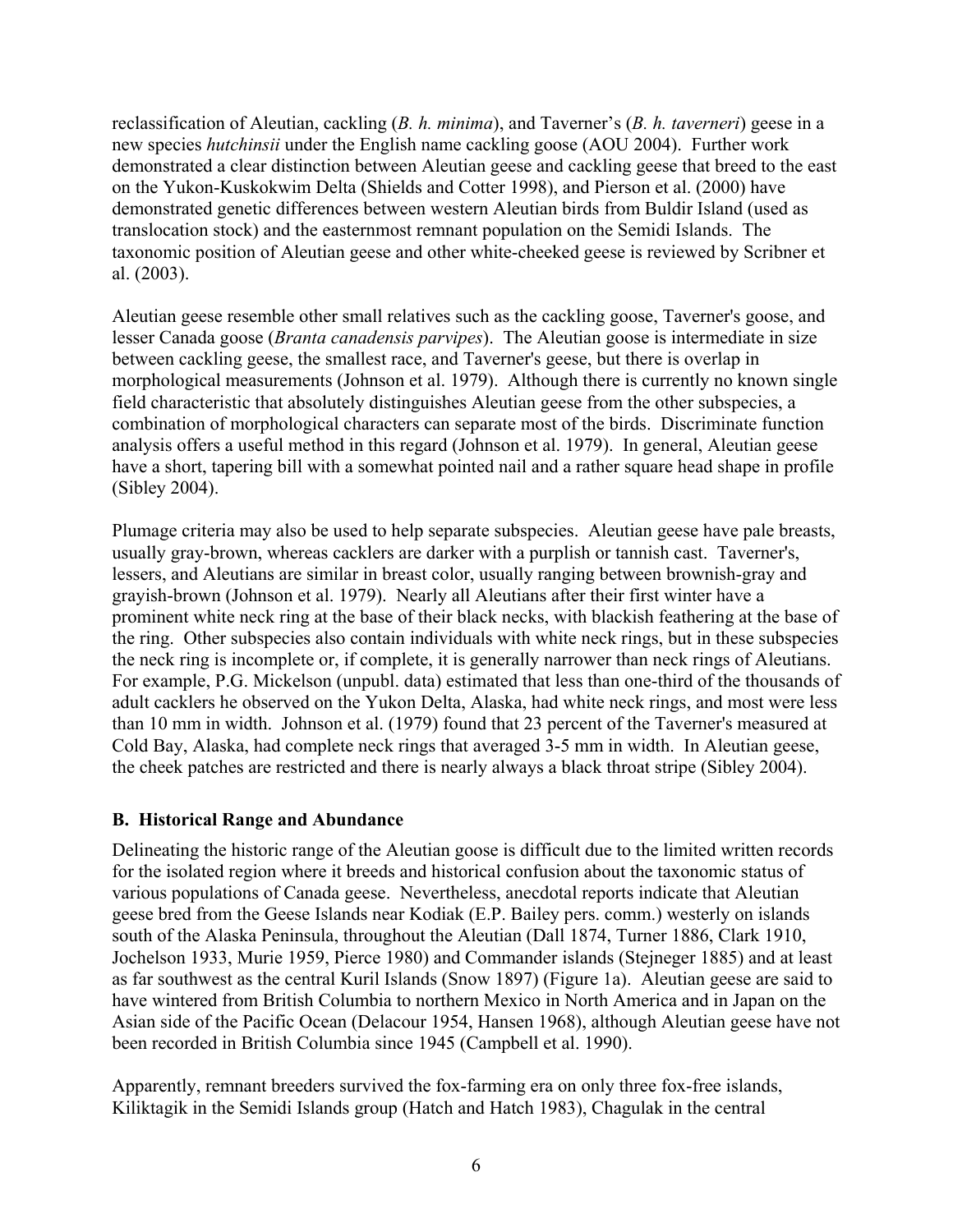<span id="page-13-0"></span>Aleutians (Bailey and Trapp 1984), and Buldir in the western Aleutians (Coats 1953, Jones 1963). Most of these geese occurred at Buldir Island with only a few pairs at the other islands. Almost nothing is known about the former abundance of this goose except statements by Clark (1910) that it bred in the thousands on Agattu Island. This same description of abundance was used by Turner (1886) for Agattu, and he added that the goose was an abundant nester on Semichi (present-day Alaid, Nizki, and Shemya islands) and occurred in large numbers in fall at Attu Island.

The decline of Aleutian geese coincided with the onset of fur farming on Alaskan and northeastern Asian islands. Arctic and red foxes were released on most goose nesting islands, principally between 1915 and 1939 but dating back as early as the 1750's (Gray 1939, Bailey and Kaiser 1993). Foxes decimated populations of many species of native birds, but the endemic geese were particularly susceptible to predation before the young birds fledged and when the molting adults became flightless. Their demise was apparently rapid as indicated by the following record for Agattu. In the early 1900's Clark (1910) found geese to be abundant on Agattu, and he suggested that such abundance could be attributed to the absence of foxes. From 1923 to 1930, arctic foxes were released in several different years at Agattu (Gray 1939), and by 1936 over 1,000 pelts had been sold from there, indicating how common the foxes had become. In 1937, less than 15 years after the first foxes were released, Murie (1937) found only a few pairs of geese on Agattu, and they probably were extirpated soon thereafter.

#### **C. Recovery Efforts Under the ESA (1974-2001)**

Delisting goals were: 1) an overall population of at least 7,500 geese, and an upward long-term trend; 2) at least 50 pairs of geese nesting in each of three geographic parts of the historic range for three or more consecutive years; and 3) a total of 25,000-35,000 acres of feeding and roosting habitat for migration and wintering, secured and managed for Aleutian geese (USFWS 1991).

*Population Studies and Monitoring*.—When studies of wild geese started at Buldir in 1974 (Byrd and Woolington 1983), migration routes and wintering areas were unknown. Aleutian geese that had been marked with color leg bands at Buldir Island were subsequently discovered in several parts of California, providing the basis for delineating the primary use areas (Springer et al. 1978, Woolington et al. 1979). Major migration and wintering areas have been monitored annually in California since 1975.

Banding at Buldir, Chagulak, Kiliktagik, and in California, coupled with annual winter surveys, indicates that there are at least two distinct segments of Aleutian geese. The Buldir, Agattu, and Nizki-Alaid (western Aleutian) breeders stage in fall and spring on the coasts of northern California and Oregon, concentrate in fall in the Sacramento Valley, and spend the winter in the northern San Joaquin Valley (Figure 1b). Some western Aleutian birds, plus geese from Chagulak Island in the central Aleutian Islands, also recently used an area east of San Francisco Bay before joining the main flock in the San Joaquin Valley. In contrast, the Kiliktagik (Semidi Islands) breeders winter in coastal Oregon (Lowe 1986; Springer and Lowe 1998; Figure 1b).

Aleutian geese were reported to be fairly common winter visitors to Japan until 1922 when less than 200 birds were noted (Austin and Kuroda 1953). Since the mid-1970's one or more Aleutian geese have been observed there during winter. During the 1980s, captive-reared birds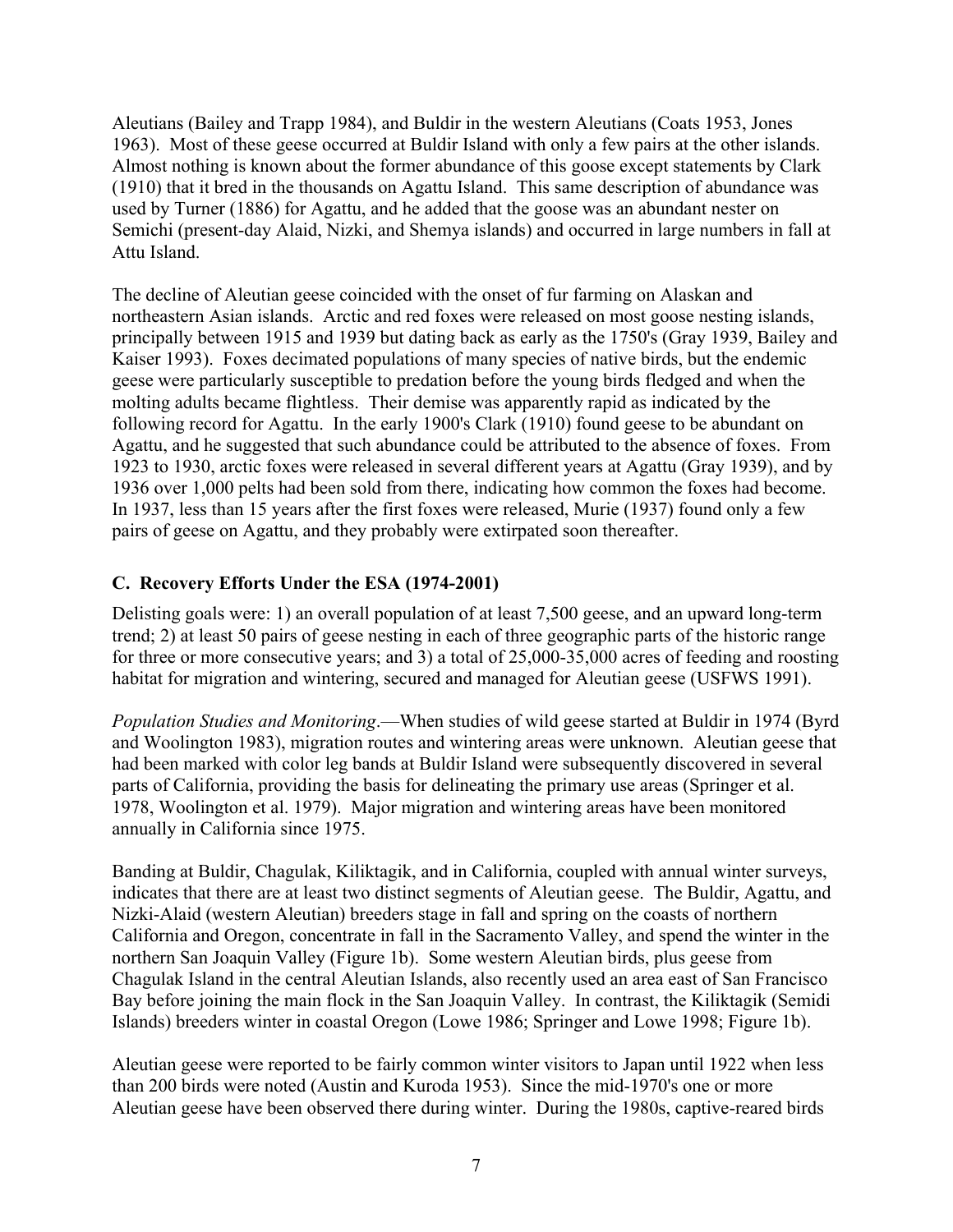from zoos in Japan were released with the wild geese in hopes of increasing this population. In the early 1990s, interest in Russia and Japan prompted development of a cooperative program to reestablish Aleutian geese in Asia. This project involves captive rearing in Russia and release on suitable breeding sites in the Commander Islands. Recent releases on Ekarma Island have resulted in some Aleutian geese wintering in Japan (N. Gerasimov, pers. comm.).

*Restoration Efforts on Breeding Grounds*—Staff at the Aleutian Islands National Wildlife Refuge (NWR) began active fox removal in 1949 using chemical toxicants followed by trapping and shooting. Arctic foxes were eliminated from Amchitka Island by the mid-1960s, by which time a remnant population of Aleutian geese had been discovered at Buldir and captive rearing facilities were being developed. After passage of the Endangered Species Act, restoration efforts were intensified through fox removal, captive propagation, and goose releases onto fox free islands (Appendix C), and concurrent studies and banding of nesting geese.

Complete eradication of foxes, particularly from large islands, proved to be difficult. However, by 1991, foxes had been eliminated from at least eight other, mostly small, islands. Subsequent releases of captive-reared geese onto the newly fox-free islands, such as Amchitka, Agattu, and Nizki-Alaid during 1971-1982 had a low success rate. Consequentially, captive propagation was phased out and family groups of wild geese from Buldir were captured and moved to those new islands for release.

The translocation of wild geese has been much more successful. However, predation by bald eagles (*Haliaeetus leucocephalus*) has proven to be a serious detriment to reestablishment of geese on islands east of Buldir, the western-most extent of this raptor's range. Thus, efforts to reestablish geese have been concentrated in the Near Island group, west of Buldir, where bald eagles do not occur. The absence of bald eagles in the Near Islands has allowed relatively high survival of released geese. Geese began to breed again on Agattu Island by 1984, and by 1990 the nesting population exceeded 50 pairs (Appendix D). A second breeding population at Nizki-Alaid in the Near Island group was started by 1987. Due to continued translocations this population is expanding rapidly.

*Hunting Closures.*—After passage of the Endangered Species Act, the area in Alaska west of Unimak Pass was closed to Canada goose hunting beginning in 1973. Based on winter distribution records, three areas in California were closed beginning in 1975. Additional goose hunting closures to protect migrating and wintering Aleutian geese in Oregon were instituted in 1982. A flyway-wide closure for cackling and Aleutian geese (including Washington) was implemented in 1984. The closure on cackling geese ended in 1994.

*Habitat Protection and Management.—*Most historic nesting islands in Alaska are within the Alaska Maritime NWR; therefore, nesting areas are likely to be protected in the long term under existing public ownership. Maintenance of the Aleutian goose is an important refuge priority.

Since the beginning of the Aleutian goose recovery effort, habitat acquisition and easement programs have resulted in the protection of many of the important areas of Aleutian goose migration and wintering habitat in California. In the spring staging area near Crescent City, offshore roosting habitat was protected through acquisition of the Castle Rock NWR in 1979 and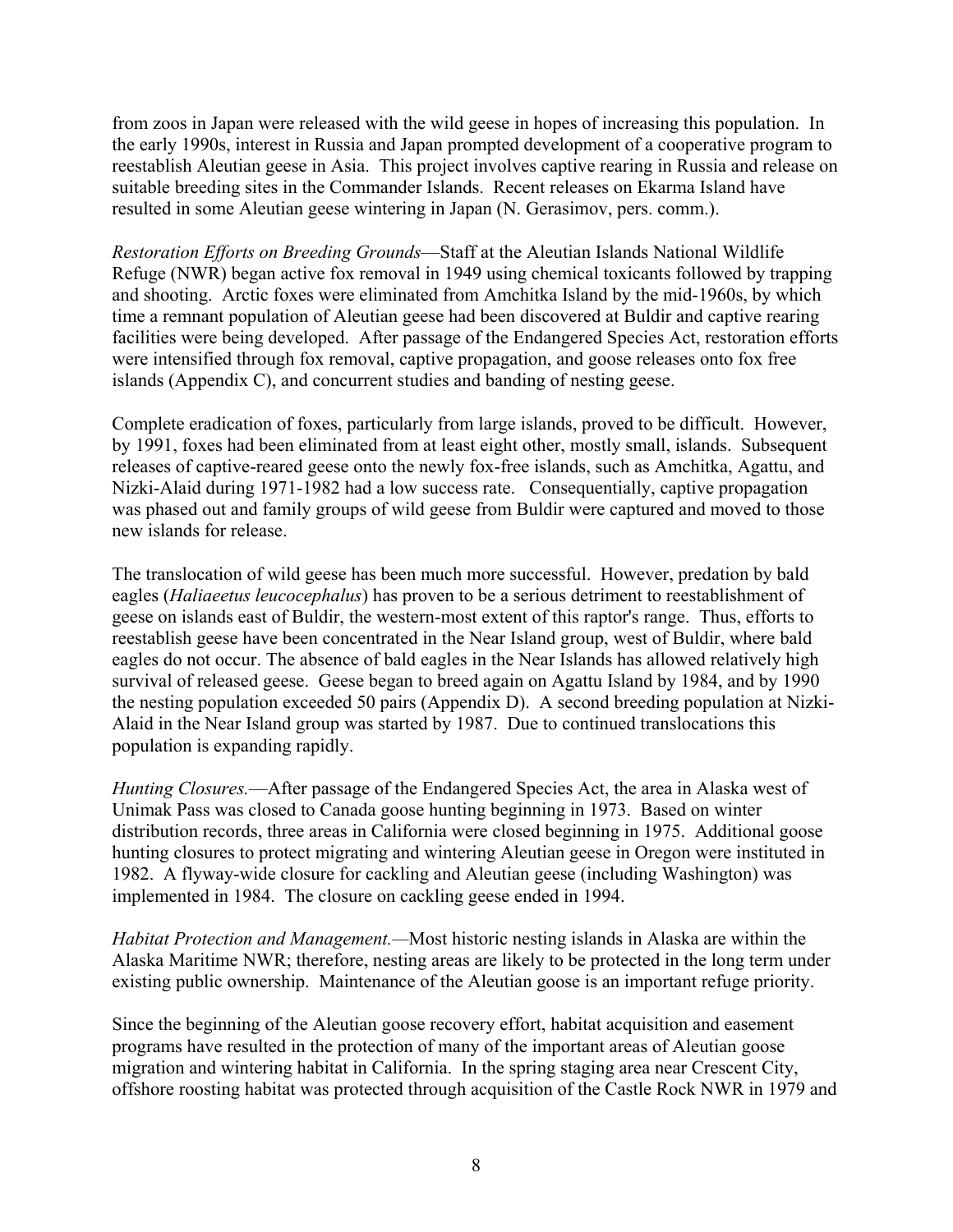<span id="page-15-0"></span>mainland foraging habitat protected through establishment of the Lake Earl Wildlife Area in 1980. In 1987, the Fish and Wildlife Service established the San Joaquin River NWR at the main Aleutian goose wintering area in the northern San Joaquin Valley. In addition, recent state and federal land acquisitions and conservation easement enrollments throughout the Sacramento and San Joaquin Valleys for other waterfowl and endangered species initiatives have resulted in a large amount of Aleutian goose habitat being protected. Nevertheless, urbanization, other changing land use practices, disease, and chemical pollution continue to pose a threat to geese; thus, a continuing program is needed to ensure long-term habitat protection for a restored population of Aleutian geese.

In Oregon, the major areas used by wintering Aleutian geese (primarily birds breeding in the Semidi Islands) are in private ownership. Nevertheless, the Service obtained authorization in 1990 to establish the Nestucca Bay NWR, which includes areas used by the Semidi Islands segment of Aleutian geese. Migrating Aleutian geese from at least the western Aleutian breeding segment use coastal areas in both private and public ownership during migration. An important migration area near New River, Oregon, includes private lands and lands owned by and managed by the Bureau of Land Management. The Nature Conservancy and BLM have been cooperating to acquire important areas from willing sellers.

#### **D. Current Population Abundance and Trends**

Monitoring Procedures.—Aleutian geese have been monitored by two methods. The first, the peak count method, was instituted in 1975. This method attempted a complete count of all Aleutian geese from ground observations, usually during spring migration near Crescent City, California, by counting the geese as they left the principal roost sites (USFWS 1991; Appendix A). In addition, the Semidi Islands segment has been monitored during the winter by direct counts on the Oregon coast since the winter of 1979/80 (Appendix B). A second method was implemented during the winter of 1995/96, employing observations of marked geese and using a modified Peterson Index (Chapman 1951, in Seber 1973:60) to derive an indirect population estimate (Appendix A). Data for this method were gathered on both the primary wintering area around Modesto, California and the primary spring staging area along the coast in northwestern California and southwestern Oregon. The second method was necessitated by the increasing numbers of Aleutian geese, which made complete total counts logistically difficult and results highly variable. Numbers of Aleutian geese have continued to increase in recent years, and their geographic distribution continues to expand as well. These two factors suggest that direct counts of Aleutian geese will no longer provide a reliable annual population index on which to base management decisions.

Lindberg et al. (2006) conducted a review of datasets and indirect estimates from 1995-2005 and evaluated a variety of models that could be used to estimate the size of the population. With consideration of the analyses in this report and improvements to be made in monitoring procedures, the Flyway will use an indirect estimate based on observations of marked Aleutian geese as the official management index. This method requires maintaining a marked sample of Aleutian geese in the population. Collection of resighting data and other information for the indirect estimate will require a field survey in the San Joaquin Valley for a sample period of 2-3 days and two separate 2-day observation periods in the northwest California and southwest Oregon coastal region.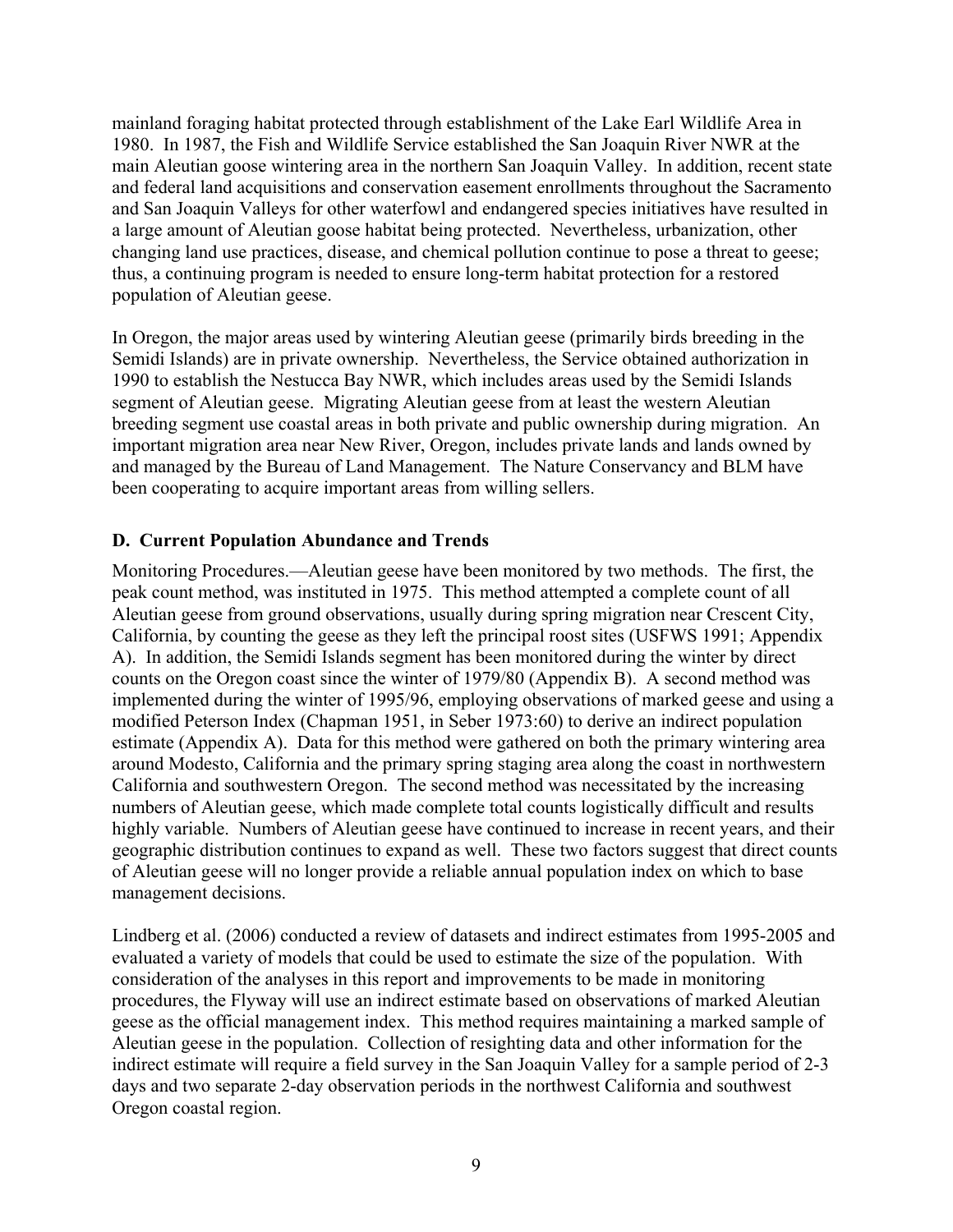<span id="page-16-0"></span>Concurrent with the timing of the indirect estimates, attempts will be made to estimate the number of Aleutian geese by conducting an aerial survey throughout the same spring staging area, if additional resources are available. If such an aerial inventory procedure can be developed, it would be more cost effective and may be adopted in place of the indirect estimate for future monitoring.

Since 1999, geese from the western Aleutian Islands have begun to winter on the Oregon coast with birds from the Semidi Islands, and they cannot reliably be distinguished. Therefore, winter counts are no longer effective to assess the size of the Semidi Islands population segment. Although winter surveys on the Oregon coast should continue, supplemental surveys in the Semidi Islands may be required to monitor the number of breeding birds.

In addition to annual population monitoring on staging and wintering areas, periodic monitoring should continue in the Aleutian Islands to document trends in breeding birds on primary nesting islands and to assess the extent that Aleutian geese are re-occupying their historic range.

*Recent Abundance.—*Aleutian geese have increased steadily for the past 30 years, under recovery programs under the Endangered Species Act (1973, as amended) and after delisting. Population growth increased notably after 1991 and, by the winter of 1997-98, peak counts of Aleutian geese in California (from segments in the western and central Aleutian Islands) reached about 27,600 (Drut and Trost 1998; Appendix A). The interim goal of 40,000 established in the first iteration of this plan was probably surpassed in 2002, and the population continued rapid growth (Drut and Trost 2005). Subsequent analysis suggests that Aleutian geese likely numbered more than 100,000 by the winter of 2004-2005. Exponential growth has been observed throughout the recovery period, averaging approximately 14% per year during 1974-2004.

The Aleutian geese that breed on the Semidi Islands and winter on the Oregon coast doubled in number from 63 birds in 1980 to about 144 individuals in spring 1992 (Springer and Lowe 1998; Appendix B). Nevertheless, over the past 12 years, this group of birds has averaged fewer than 120 birds and reached 130 in only two years (Pitkin and Lowe 1993, 1994, 1995; D. Pitkin, unpubl. data). Winter counts have fluctuated, in part, from a growing but unknown number of birds from the western Aleutian Islands that have wintered here since the mid-1980s. Based on appearance and age ratios, currently (2004) there may be more than 250 western Aleutian birds wintering on the central Oregon coast; since 1999, the mixture of geese has precluded reliable direct counts of the Semidi Islands population segment.

#### **E. Current Distribution and Habitat Use**

*Breeding Range.—*The historical breeding range of Aleutian geese is believed to have extended from the Geese Islands near Kodiak, Alaska, westward on the islands south of the Alaska Peninsula, throughout the Aleutian and Commander Islands (Russia) and at least as far southwest as the central Kuril Islands in Japan (USFWS 1980, 1991). This region is characterized by a polar maritime climate with high humidity, fog, rain, a small diurnal annual range of temperature, and near constant winds (Jones 1963). Nesting areas have been located on grassy hillsides, along streams, in marshes and lagoons, and on rugged sea cliffs cut by watercourses where grasses and sedges grow in profusion (Murie 1959, Jones 1963, USFWS 1980, Byrd and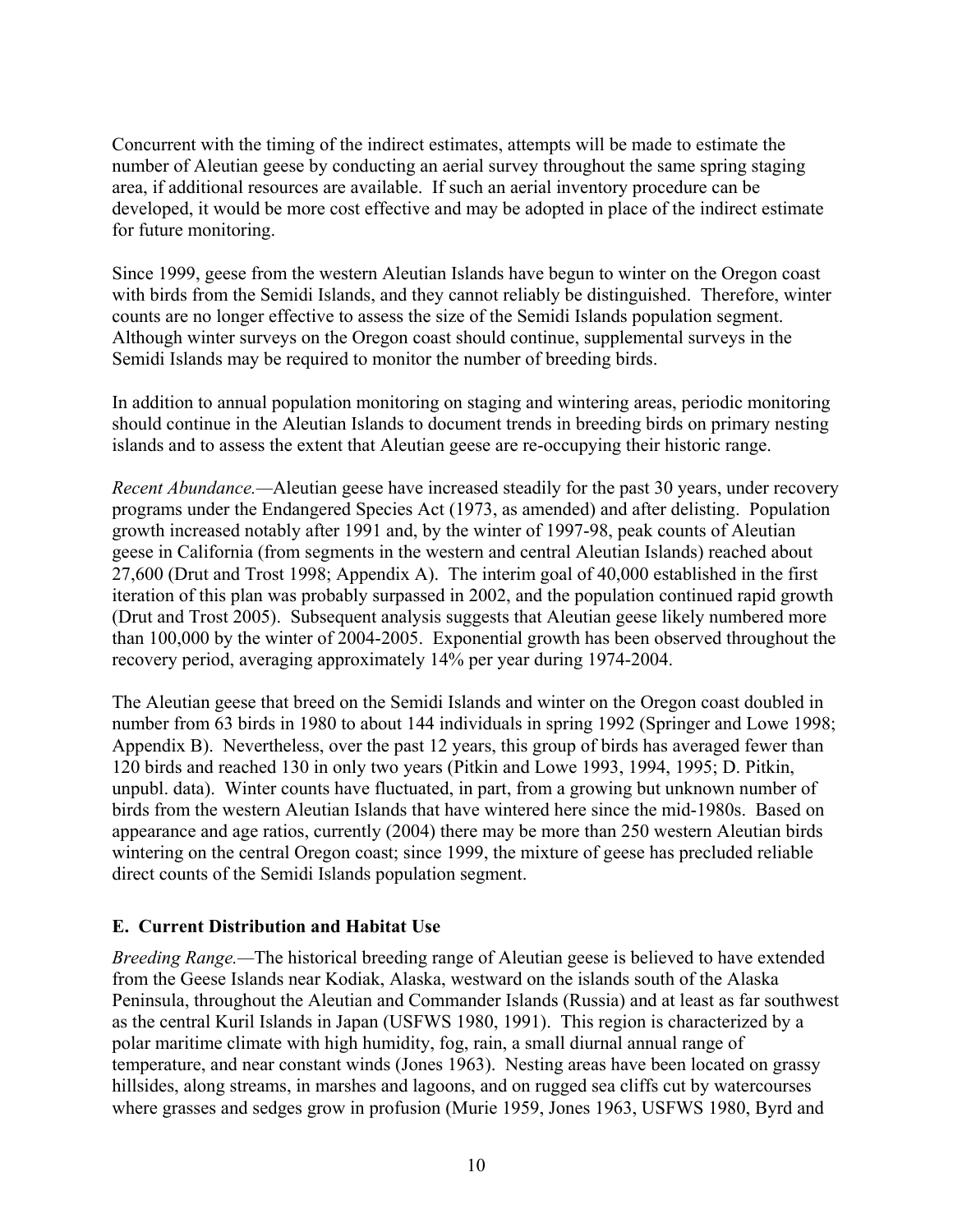Woolington 1983). Molting habitat is generally located in the uplands. Night roosting areas include shallow pools and ponds on the islands.

The present breeding range includes eight islands in the western Aleutian Islands (Appendix D). In the Near Island group, Buldir Island supports the largest breeding segment (80%) of this subspecies. The latest census conducted on Buldir Island indicated about 7,000 breeding geese, with a total of about 17,500 birds on the island (Byrd 1995). Agattu and Nizki-Alaid islands also now support substantial numbers of breeding Aleutian geese (Byrd 1998; Byrd and Williams 2004). On Agattu Island, where Aleutian geese were reintroduced between the late 1970s and mid-1980s, an estimated 700 birds were nesting (total 1,750 geese) in 1995 (Byrd 1995). In 2003, nesting pairs numbered in the "low thousands" with room for expansion, giving Agattu the potential of becoming the largest breeding site (Byrd and Williams 2003). In 1995, the number of breeding geese on Nizki-Alaid was estimated at 248 (or 620 total geese); Byrd and Williams (2004) estimate that there are now 541 nests on these islands. Aleutian geese also have begun to nest on Attu, about 60 km from Nizki-Alaid. Foxes were removed from the island in 1999, the first nest was found in 2003, and eight nests were found on surveys in 2005 (Byrd and Williams 2005).

In the Rat Island group, geese were released on Little Kiska Island and Amchitka, and about 10 birds have nested there (Byrd 1995). In the east Andreanof Island group, at least one pair is known to have nested on Amukta Island and geese were translocated to Skagul in 1994 and 1995. The current status of Aleutian geese in these island groups is not known, but the presence of bald eagles on islands east of Buldir Island is believed to be a factor that has limited the success of translocations.

In the Central Aleutian Islands, the small breeding population on Chagulak Island (Bailey and Trapp 1984) is believed to have been stable at about 50 birds between 1990 and 2002 (Byrd 1990; Byrd and Williams 2002); the terrain is steep and nesting habitat is limited. Foxes have been removed from most of the islands near Chagulak, and to bolster the population of geese in this portion of the Aleutians, translocations of geese from Buldir Island to Yunaska Island occurred in 1994 and 1995. At this time, it is unclear whether the translocations have established breeding groups on these islands.

The Semidi Islands host the most disjunct remnant group of Aleutian geese (Hatch and Hatch 1983), which are distinguishable genetically from the birds in the western and central Aleutian Islands (Pierson et al. 2000; USFWS 2001). Surveys in 1995 indicated only 14 nests on Kiliktagik Island, but documented breeding (3 nests) on Anowik Island (Beyersdorf and Pfaff 1995); in total, this was 11 nests fewer than were found on the same islands in 1992. Relatively few hatch-year birds have been seen on the wintering grounds each fall in coastal Oregon (D. Pitkin and R. Lowe pers. comm.). The reason for lower productivity of Aleutian geese in the Semidi Islands is unknown, although nest success and gosling survival are though to be poor. Abnormalities have been noted in hatchlings. Geese from the Semidi Islands winter exclusively in coastal Oregon.

The availability of nesting habitat in the Aleutian Islands is not likely to limit population growth in the foreseeable future. There is considerable unoccupied nesting habitat available for geese on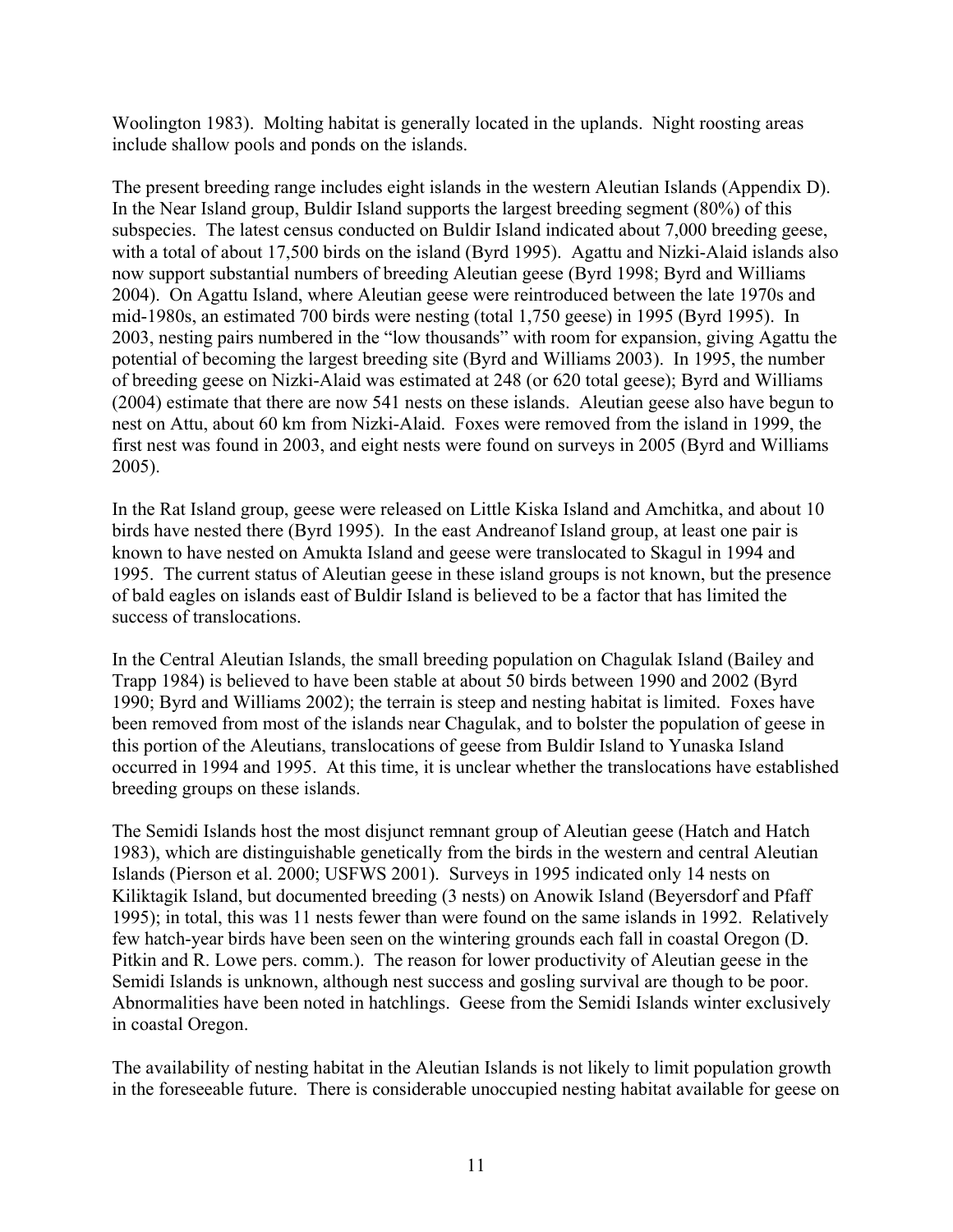some of the existing nesting islands, and there are at least eight other islands with suitable nesting habitat where foxes have been removed. Fox eradication on selected Aleutian Islands to benefit geese and other ground nesting birds should be completed within the next five years. Despite the availability of nesting habitat, rapid natural expansion to unoccupied islands is not expected to occur because of the presence of bald eagles and the strong tendency for Canada geese to return to natal areas to breed.

*Migration Areas.—*In Washington, small numbers of Aleutians are found primarily in southern Willapa Bay (Reikkola Unit of Willapa NWR and adjacent Holtz Ranch) during fall migration, mainly during October and November. A peak count of 330 for Willapa was recorded during November 1996. Aleutians typically are not sighted during December and January in Willapa Bay. Harvested geese are sometimes classified as Aleutians (typically up to 3 per year, but 15 in 2002-03) at southwest Washington hunter check stations, but the classification criteria currently used to discern Canada goose subspecies (culmen length, total tarsus, breast color, age, and sex) do not reliably separate Aleutians from Taverner's. Only one banded Aleutian has been harvested in this area, in October 1983. Small numbers of Aleutians have been recorded during spring migration through Willapa Bay.

During fall migration, Aleutian geese now are seen routinely migrating south along the Oregon coast and stopping at various locations. The most significant aggregation of fall migrants (5,000- 15,000) occurs at the New Lake Ranch (Coos and Curry Counties) from mid-October to the first week of November. These geese feed on seedling pasture grasses that are planted in late summer. Small numbers of geese have consistently been observed on agricultural lands along the south end of Tillamook Bay since the mid-1990s. In recent years, sporadic areas of use include areas around Siletz and Coos Bays. Small numbers of Aleutian geese have been recorded moving through the Willamette Valley in fall, and a few remain during winter.

In general, fall migrating Aleutian geese first arrive in California in early October. About 5% may stop on the northwest California coast near Crescent City (Del Norte County) and around Humboldt Bay (Humboldt County) before continuing southward. Small numbers of geese (500- 1000) now appear to remain on the California north coast throughout the winter. Most geese go directly to the San Joaquin Valley wintering areas, although 5-15% of the population may use the Sacramento Valley until early November. Here, Aleutians use private agricultural and federal refuge lands in the Butte Sink near Colusa. Historically, a higher proportion of the population used this area and remained near Colusa through late November. On the North Coast, foraging occurs primarily on privately managed pasturelands. In the Sacramento Valley geese forage primarily on harvested beans, corn, and rice. They roost on shallowly flooded wetlands on the Butte Sink NWR, other private seasonal wetlands, and flooded rice.

Northward migration generally begins in January when Aleutian geese start leaving the Modesto area and move to the North Coast near Humboldt Bay and Crescent City. By late February, virtually all the geese have shifted to those areas. In the Crescent City area, the geese roost at night on Castle Rock, Goat Island (offshore of Brookings, Oregon), and to a lesser extent, Prince Island (an offshore island owned by Native Americans). The geese feed during the day on pastures on the mainland. About 800 acres of grassland foraging habitat are managed on state lands at the Lake Earl Wildlife Area (California Dept. of Fish and Game) and the Tolowa Dunes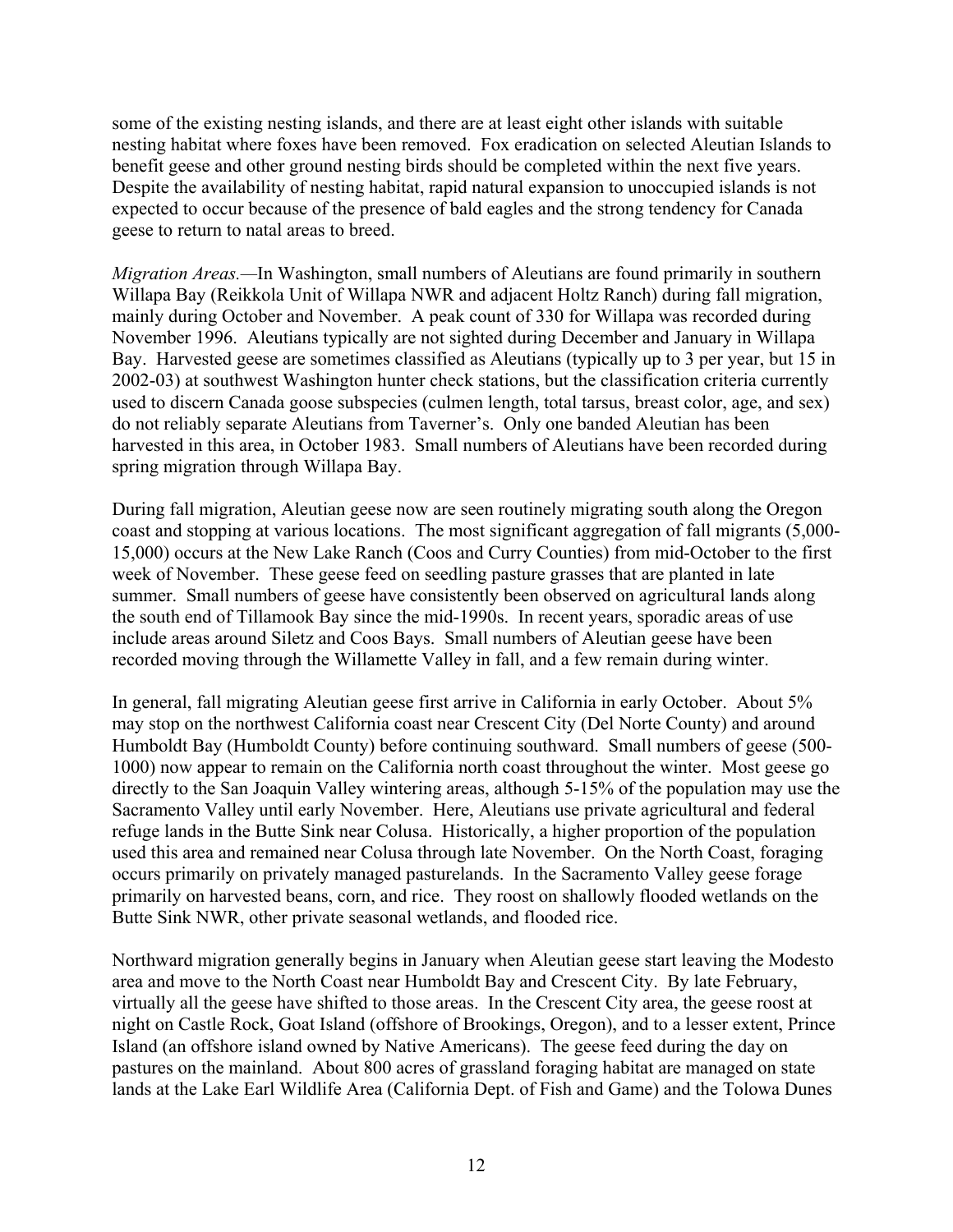State Park (California Dept. Parks and Recreation). On private lands, goose grazing occurs primarily on intensively managed dairy farms.

Since 1997, spring staging of Aleutian geese has increased significantly near Humboldt Bay; in March 2002, peak counts reached 19,000 geese and the area may have supported half of the population (Black et al. 2004). In the Humboldt County area, the geese roost on the Humboldt Bay NWR and other seasonal wetlands. With the exception of the refuge, almost all foraging takes place on private land between the managed pastures in the Eel River delta to the south and the more intensively managed dairy pastures to the north (Arcata Bottoms). Aleutian geese preferred areas that had short to medium green grass, associated with some standing water (Black et al. 2004). As the population has increased and hazing intensified in Del Norte County, the numbers of Aleutian geese and depredation conflicts with local landowners have risen in Humboldt County, and the distribution and timing of migration has been affected.

Geese now begin departing northwest California as early as February instead of April (Black et al. 2004; see Springer and Lowe 1998 for comparison), most are in Oregon by mid-April, and they are virtually gone from California by early May. Aleutian geese leaving the California coast are stopping earlier and in larger numbers than in the past along the south coast of Oregon, particularly in the New River Bottoms. They now move to Oregon as early as February and stay until late April. In recent years, 5,000-6,000 geese have accumulated near New River by mid-March and built to over 45,000 in early April. The geese forage heavily in pastures primarily on ranches in New River Bottoms and Lower Fourmile Creek, and roost on offshore rocks near Bandon, Oregon. Concerns about goose depredation of agricultural lands, mainly competition with livestock during spring, are increasing in this area, and a broader dialogue has begun with resource managers and producers in northwest California. Recently, USFWS initiated a feasibility study on establishment of a new National Wildlife Refuge in the New River area, largely to address Aleutian goose management.

*Winter Range.*—The primary wintering area for the Aleutian goose population is centered on roosting and foraging habitat found on the San Joaquin River NWR and adjacent ranches near Modesto (Stanislaus County). Increasing use of islands in the Sacramento-San Joaquin Delta has occurred in recent years. Other use areas during winter include the Grasslands Ecological Area of Merced County, near El Sobrante east of San Francisco Bay, and some reservoirs in the Merced and Stanislaus counties. However, band observations and direct tracking have shown that most of those birds also use the Modesto area.

Historically, Aleutians arrived in the San Joaquin Valley wintering areas beginning in mid to late November. Birds now more typically arrive in early October, staying through January until essentially all have departed by late February. Coincident with the earlier fall arrival has been increased use of the Sacramento-San Joaquin Delta by 25 to 75% of the population during part of the winter. Most birds that use the Delta forage and remain there to roost, although some make daily foraging flights to the Delta from the primary roost on the San Joaquin River NWR.

On wintering grounds in California, Aleutian geese depend on agricultural lands and have shown strong fidelity to certain areas. Primary foraging habitats are harvested cornfields, winter wheat,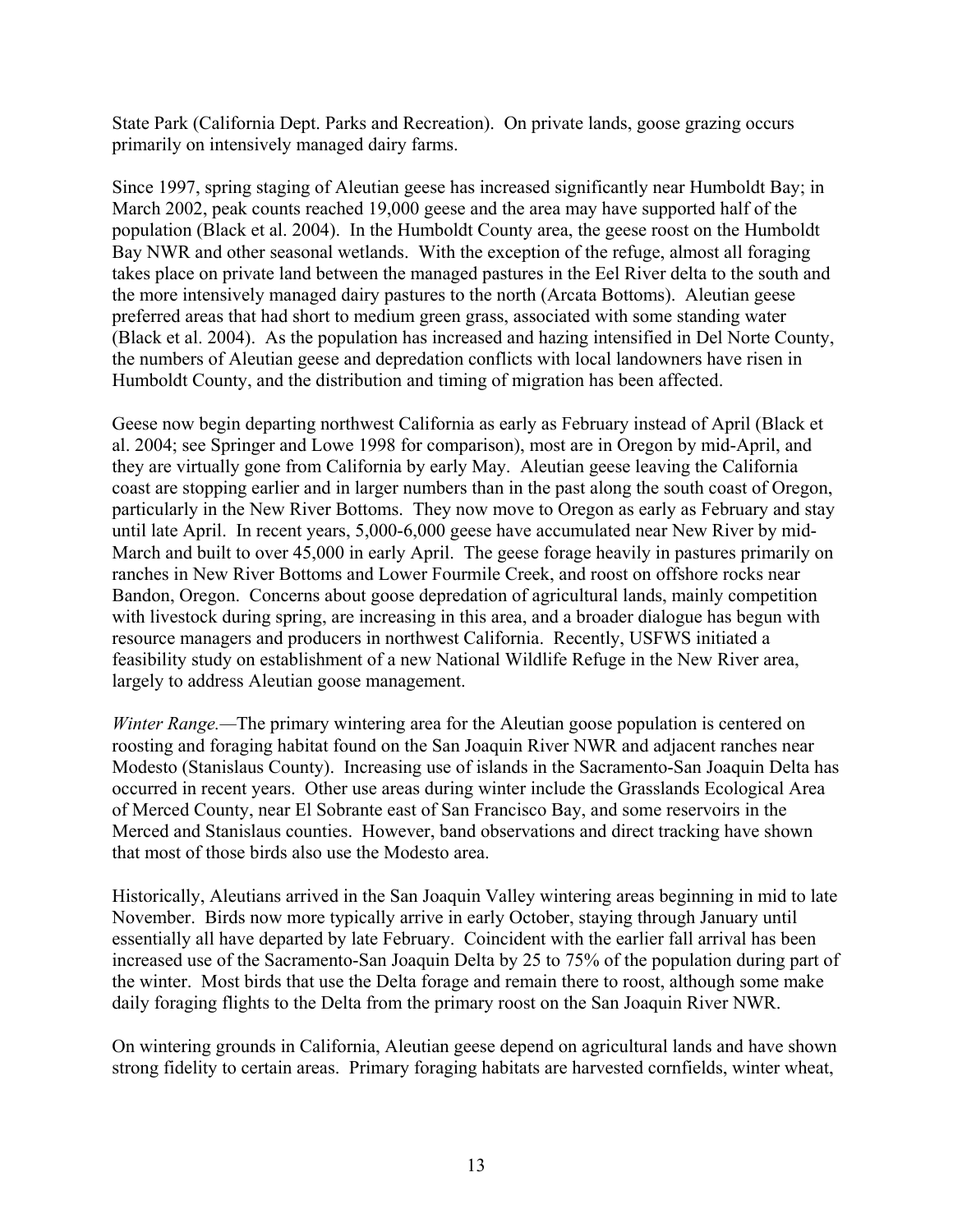<span id="page-20-0"></span>alfalfa, and irrigated pasture grasses (Dahl 1995). Roosting habitats are shallowly flooded agricultural lands or seasonal wetlands.

In Oregon, the Semidi Islands geese forage primarily on the pastures of two dairy farms near Pacific City. Both dairies are privately owned but are included within the boundaries of the Nestucca Bay NWR, which would facilitate their acquisition should the USFWS and landowners reach a purchase agreement in the future. The refuge has acquired 120 acres of nearby pasture that is being used by dusky Canada geese (*B. c. occidentalis*) and could be used by Aleutian geese in the future. The Semidi Islands geese roost either on the ocean or on Haystack Rock, which is part of the Oregon Islands NWR. During January and February, some Semidi geese have left the Oregon coast for short periods and have been seen at Astoria and Sauvie Island, Oregon, and Willapa Bay, Washington. Several hundred Aleutian geese from breeding sites in the western Aleutian Islands began wintering in coastal southern Oregon during the mid- to late 1990's. These birds forage on privately-owned pasture, including the south end of Tillamook Bay, and roost on offshore rocks with Semidi Islands birds.

#### **F. Agricultural Depredation**

Although habitat acquisition and easement programs have resulted in the protection of some of the important migration and wintering habitat areas for Aleutian geese on state and federal lands in California, the growth of the population has out-stripped the capability of these lands to provide sufficient forage, especially on the northwest coast of California and other concentration areas. In addition, limited operating budgets and competing management objectives further limit the ability to manage public lands for geese (see Springer and Lowe 1998; Black et al. 2004).

In California's Central Valley, most foraging by Aleutian geese in fall and winter occurs in harvested agricultural habitats and irrigated pastures. Federal refuges plant crop fields specifically for geese, and agricultural conservation easements have been acquired near Aleutian goose major use areas. Because of these factors, crop depredation by Aleutian geese has been much less of an issue in the Central Valley than on the North Coast. However, a limited number of complaints are received when the geese forage in newly sprouting winter wheat or newly established alfalfa fields in the San Joaquin Valley.

Near Crescent City, where historically the entire Aleutian population staged in spring from about February through April, depredation complaints began in 1986 when the goose population was only about 5,000 and still listed as threatened under the ESA. During spring, geese forage heavily on young grass shoots which also are favored by dairy and beef cattle. In Oregon, Aleutian geese are foraging in pastures used by sheep and their lambs. This is a critical time of year for agricultural producers because the grass is at its most nutritious stage, contributing to weight gain and reproduction of livestock.

Beginning in the mid-1990s, cooperative planning and management efforts resulted in some improvements to goose habitat on public lands and allowed limited hazing on private lands. Continued growth in the goose population has increased the scope of depredations and, after the delisting in 2001, widespread and more aggressive hazing has been instituted by private landowners from mid-February through March. In 2001, an effort was initiated to develop a plan for land managers to voluntarily coordinate hazing and habitat management in Del Norte County.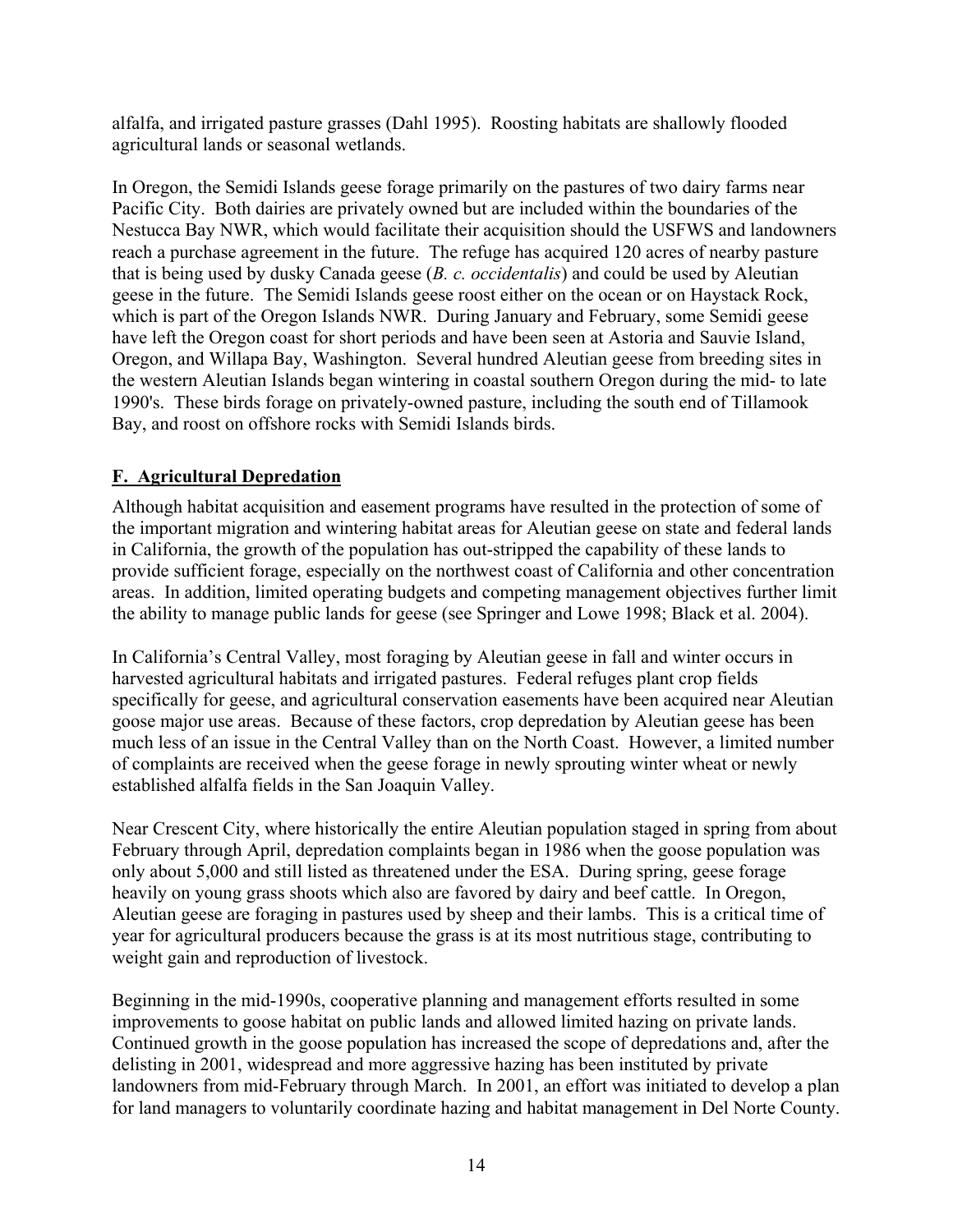<span id="page-21-0"></span>This plan, the Aleutian Goose Wildlife Corridor Enhancement Plan (in prep.), was funded by a grant from the California Coastal Conservancy. Work on this plan was suspended when conceptual agreement could not be reached by all the parties and affected interests. However, coordination among landowners, agencies, and other affected publics now continues in conjunction with a new effort to address depredation in Humboldt County (see below).

The spring use of private pastures by geese began to increase near Humboldt Bay (approximately 90 miles south of Crescent City) in 2001. This was coincident with expanded and more aggressive hazing of geese (e.g., use of ultralight aircraft) in Del Norte County after the Aleutian goose was delisted. This expansion to the south was documented by fewer geese being tallied near Crescent City and the presence of color-marked individuals in the Humboldt Bay area that were seen earlier near Crescent City. By the spring of 2004, more than half of the Aleutian geese on the north coast of California in the spring were in the Humboldt Bay area (Black et al. 2004). Local efforts, similar to those encouraged by the planning funded by the California Coastal Conservancy, are beginning in Humboldt County through the reformation of the regional Aleutian Goose Working Group in northwest California and southwest Oregon to help address depredation concerns.

The level of concern by landowners in other wintering areas could increase in the future if Aleutian geese increase or if current management practices that promote goose use of public lands are changed. Addressing existing depredation issues is anticipated to require planning and management at several scales. At the rangewide scale, this plan establishes an overall population objective for Aleutian geese and strategies to maintain that level. In addition, this plan has a stated objective to maintain current distribution of Aleutian geese on staging and wintering areas. This objective is intended to discourage activities that may exacerbate depredation problems through dispersal of geese (e.g., movements to Oregon). Minimizing the economic effects of grazing by Aleutian geese will require site- or area-specific coordinated management plans of sufficient detail to effectively reduce problems (e.g., Aleutian Goose Wildlife Corridor Enhancement Plan, in prep.). This flyway plan attempts to improve the integration of habitat and population management in relation to the diverse perspectives and issues of all who share this resource.

#### **G. Public Use**

Although there are historic records of Aleutian goose harvest, little is known about the magnitude or distribution of harvest in the flyway prior to the 1970s. After the recovery program was instituted and Canada goose hunting closures were established on primary Aleutian goose areas in Alaska (1973), California (1975), and the Oregon Coast (1982), a small incidental harvest of Aleutian geese continued, as documented opportunistically through band returns, check stations, and law enforcement records (Springer and Lowe 1998). In 1984, a closure specific to Aleutian geese was implemented throughout the Pacific Flyway. A simultaneous flywaywide closure of cackling geese likely expanded protection of Aleutian geese in California until it was removed in 1994.

With the significant increase in Aleutian geese in the 1990s and delisting, the flywaywide closure of hunting was lifted for the 2001-2002 season, but key breeding and wintering areas remained closed. Since the reopening of limited seasons in most of the flyway, incidental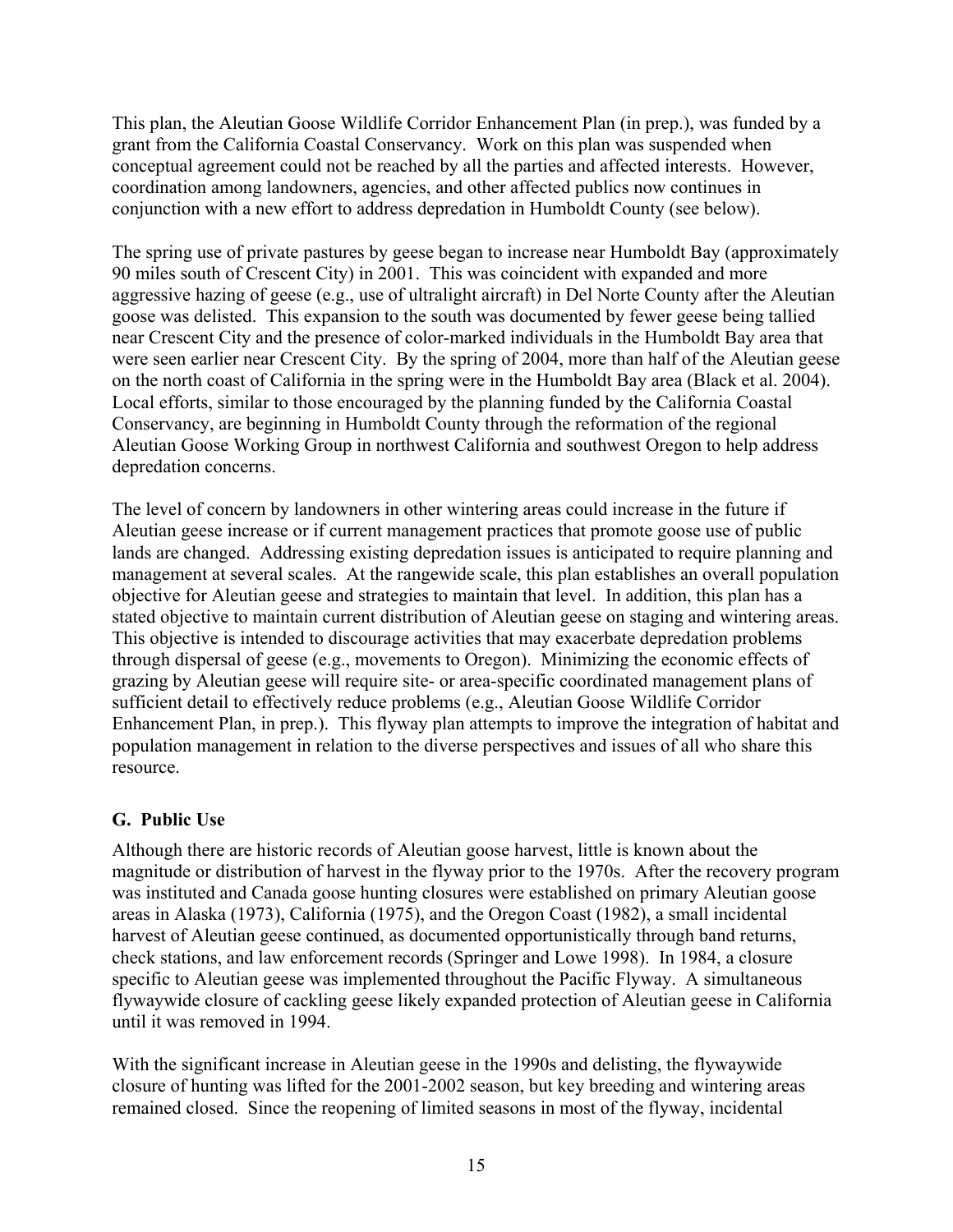<span id="page-22-0"></span>records indicate that a relatively small number of Aleutian geese have been taken annually. This plan establishes a harvest strategy (Appendix E) that accommodates substantial increase in harvest to complement management of the population around the objective level. However, there is no recent experience with potential performance of hunting seasons for Aleutian geese. Historically, small Canada geese were included in "dark goose" bag limits, and currently there are no precise estimates of Aleutian goose harvest. Consequently, specific changes to regulations during the term of this plan will be developed, considering maintenance of a secure population, enhancement of various public uses, opportunities to reduce crop depredation problems, and public input on approaches to harvest management in the affected states.

Canada geese are of interest to the public wherever they occur, and Aleutians have been of special interest to the public because of their former status as a rare bird and listing under the ESA. A prime example is the Aleutian Goose Festival hosted during spring in Crescent City. Non-consumptive use of California State Wildlife Areas increased from 53,966 visits in 1973-74 (Calliga 1983) to 223,000 in 1994 (T. Blankinship, Department of Fish and Game, pers. comm.). Total non-consumptive use at Sacramento NWR, alone, was 62,500 visits in 1996 (D. Dachner, Sacramento NWR, pers. comm.). Visits elsewhere are known to occur, but are not measured.

#### **MANAGEMENT ISSUES**

- A. This is the first occasion for regulating the size of a recently delisted population of migratory game birds, and public expectations are diverse.
- B. The high rate of population growth and lack of experience in development of hunting regimes will limit the precision of managing the population.
- C. In spite of notable acquisitions during the recovery program, the capacity of public lands to support these geese is limited, especially along the northwest coast of California, but also potentially in other migration and wintering areas. This places extra emphasis on the effects of goose foraging on private lands where geese conflict with agricultural interests. While there are numerous government support programs available to improve fish and wildlife habitat on private lands, there are no such programs to support preferred habitats, as they currently exist.
- D. Additional funding is needed for management of public lands in staging and wintering areas to provide optimum feeding conditions for geese and to reduce depredations on private lands.
- E. Changing agricultural practices and other land uses may negatively affect current migration and wintering areas.
- F. Public land managers need goose habitat treatments that are cost-effective and balance values for other wildlife.
- G. Avian cholera remains a potential source of mortality of Aleutian geese.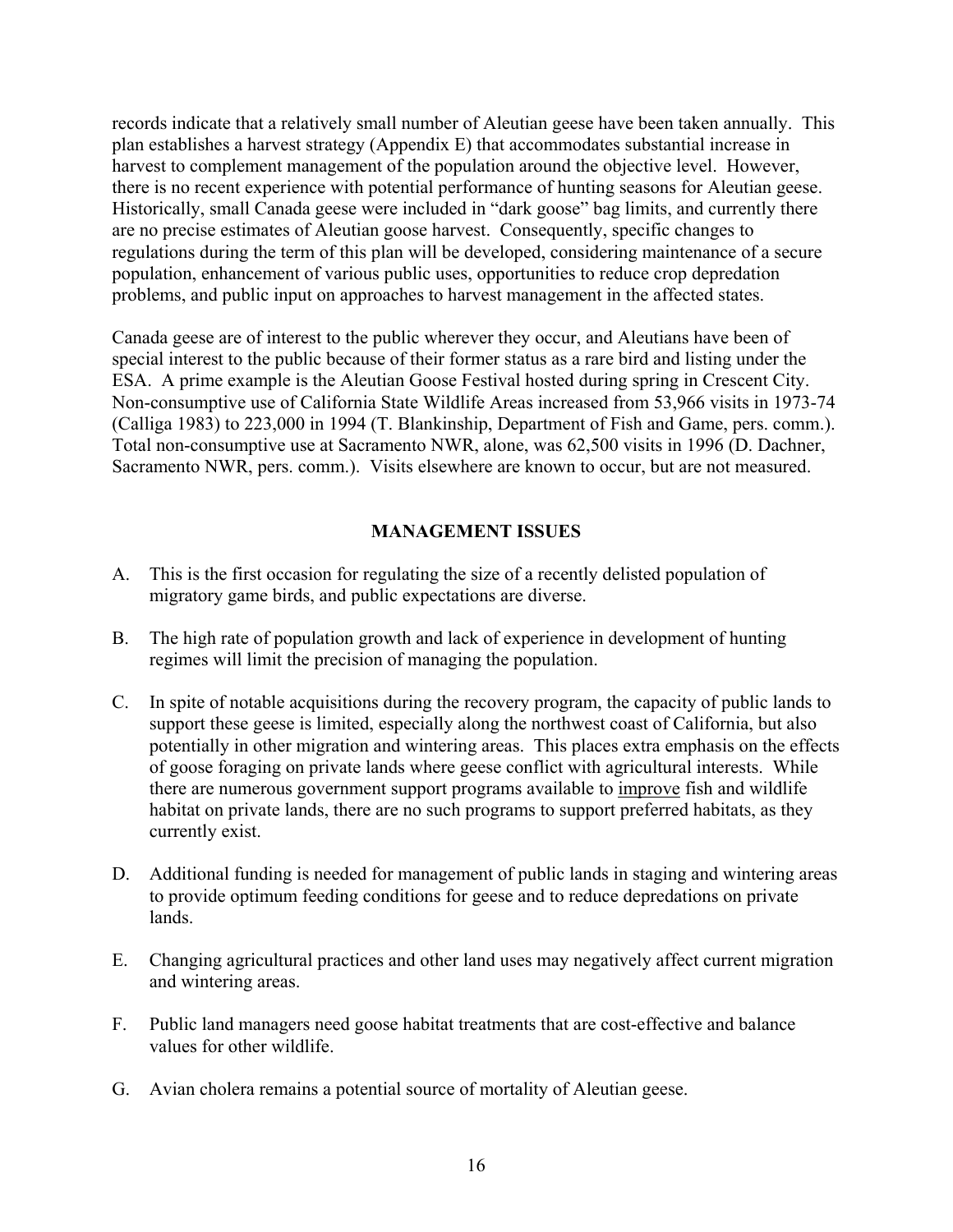- H. Bald eagle predation (and the lack of native fauna as buffer prey) east of Buldir Island may limit establishment of sustained nesting groups of geese in the central Aleutians.
- I. Introduced rats and ground squirrels may indirectly limit expansion of nesting geese on some former nesting islands that have been cleared of foxes. These introduced predators inhibit recovery of sea birds that are primary buffer prey species for eagles; thus, Aleutian geese are convenient prey.
- J. The increasing Aleutian goose population may be negatively affecting seabird habitats on offshore roosting islands along the northwest California and Oregon coasts.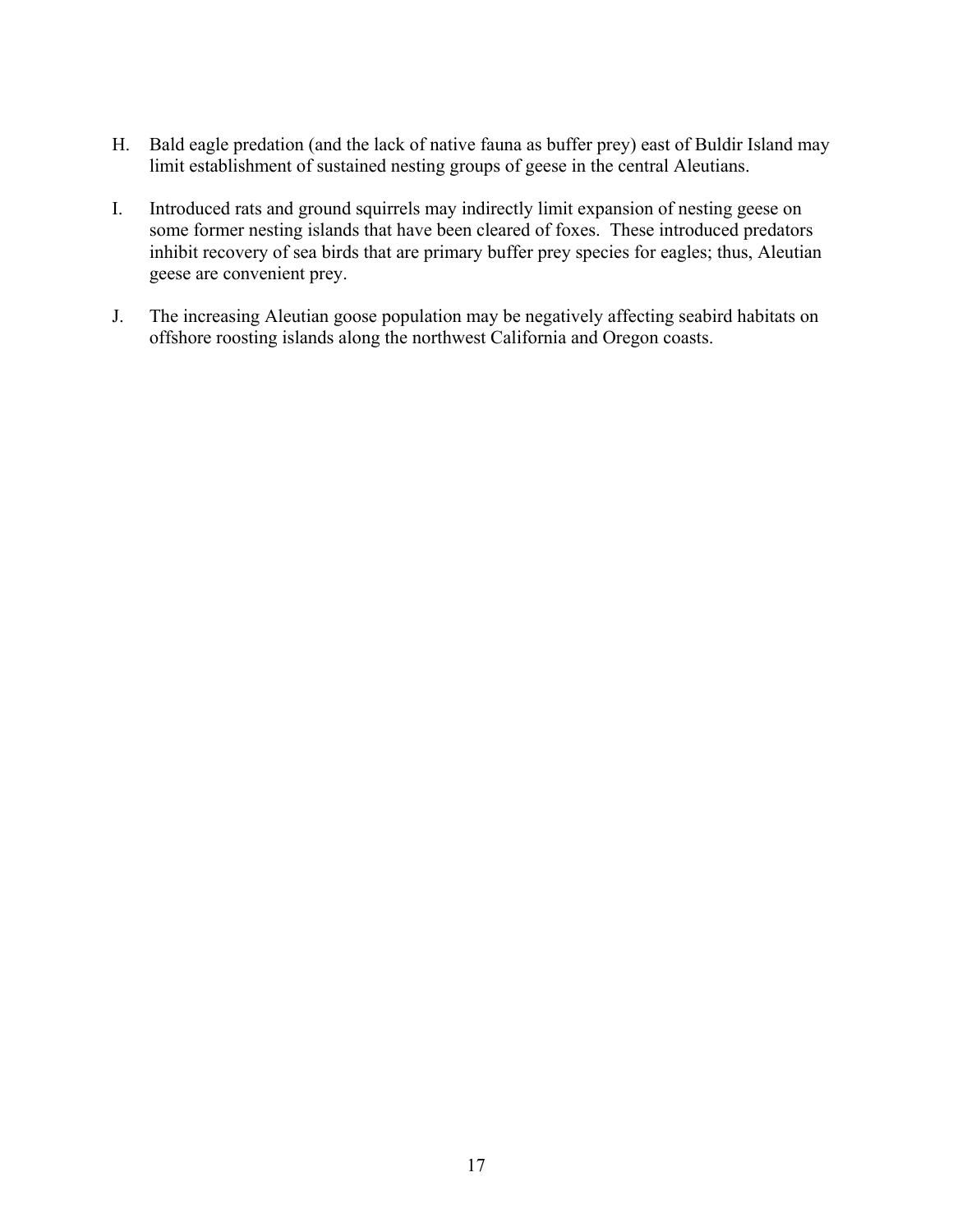#### **RECOMMENDED MANAGEMENT STRATEGIES**

<span id="page-24-0"></span>The following management procedures are recommended even though the degree and timing of their implementation by the agencies involved may be influenced by human resource, fiscal and legislative constraints. Whenever possible, management procedures in this plan should be integrated with those in plans for other Pacific Flyway goose populations, local and regional land use plans, and habitat conservation programs.

#### **A. Habitat**

1. Protect and manage breeding habitat. Continue to remove introduced foxes and other introduced predators (e.g., ground squirrels) from additional islands within the former breeding range and prevent accidental introductions of rats to existing or potential nesting islands by activating a ship-wreck response plan.

| Lead Agency:   | <b>USFWS R-7</b> |
|----------------|------------------|
| Participating: | ADFG, USCG       |
| Priority:      | - 2              |
| Schedule:      | ongoing          |

2. Protect and manage migration and wintering habitat. Provide adequate funding to protect and manage goose use areas.

| Lead Agency:   | <b>USFWS R-1</b>       |
|----------------|------------------------|
| Participating: | CDFG, ODFW, PCJV, CVJV |
| Priority:      |                        |
| Schedule:      | ongoing                |

3. Monitor Aleutian goose distribution and habitat use on spring staging areas. Conduct aerial and ground surveys to determine the amount and timing of use on staging areas to detect significant shifts in distribution, changes in foraging patterns, and responses to habitat management efforts.

| Lead Agency:   | <b>USFWS R-1</b> |
|----------------|------------------|
| Participating: | CDFG, ODFW       |
| Priority:      | $\mathcal{R}$    |
| Schedule:      | ongoing          |

#### **B. Agricultural Depredation**

1. Coordinate flyway-level population management. Integrate management of population size and distribution with local habitat planning and implementation efforts, especially between Oregon and California.

| Lead Agency:   | CDFG, ODFW, USFWS R-1 |
|----------------|-----------------------|
| Participating: | USDA, CCC             |
| Priority:      |                       |
| Schedule:      | ongoing               |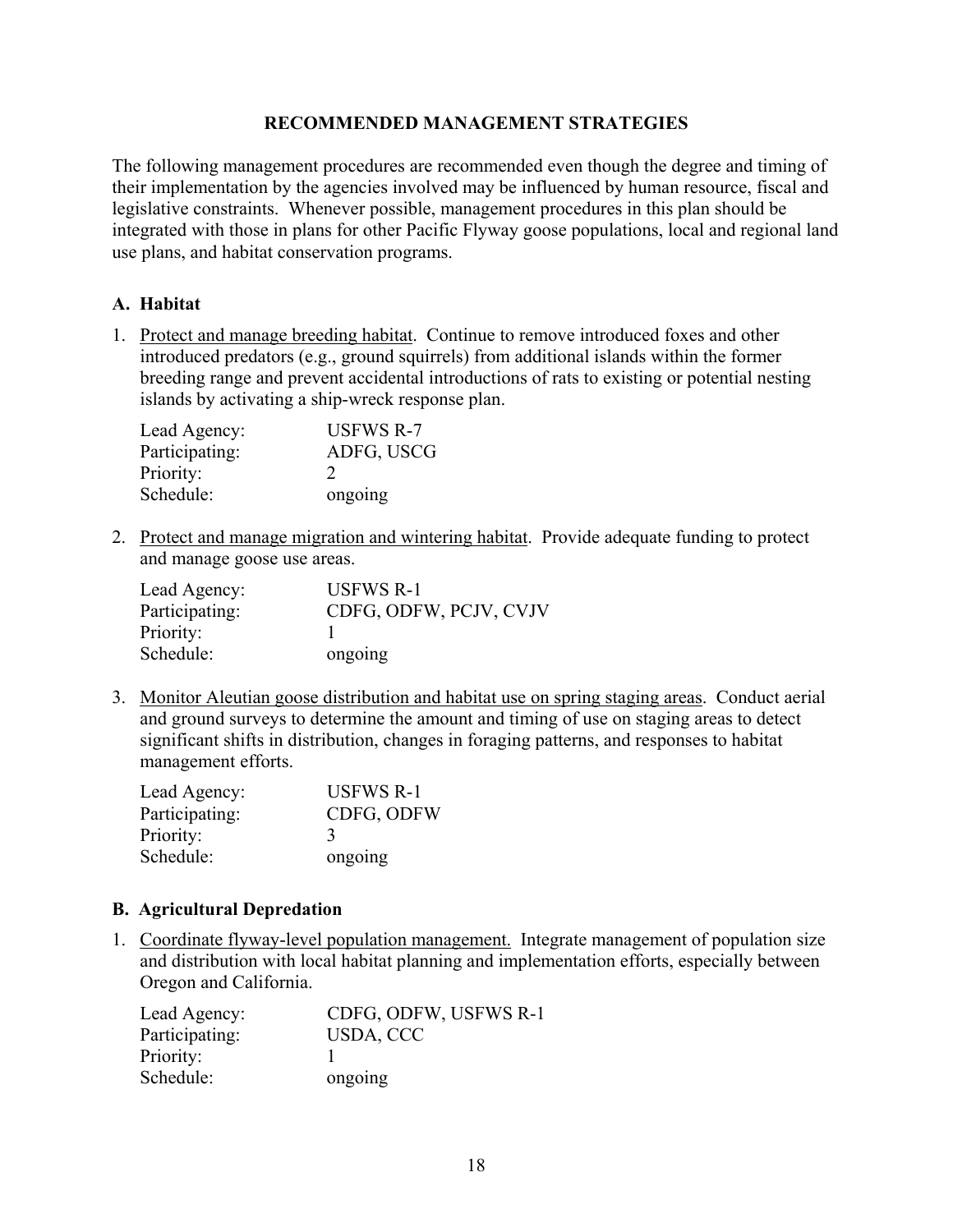<span id="page-25-0"></span>2. Enhance goose habitat values on public lands. Encourage optimal management of public lands for goose forage, with consideration of other management objectives and statutory requirements

| Lead Agency:   | CDFG, USFWS R-1 |
|----------------|-----------------|
| Participating: | USDA, CDPR, CCC |
| Priority:      |                 |
| Schedule:      | ongoing         |

3. Improve management of goose habitat values on private lands. Consider fee acquisition, easements, or other incentive programs to manage habitats for geese and reduce the economic effect of foraging on private lands.

| Lead Agency:   | CDFG, ODFW, USFWS R-1 |
|----------------|-----------------------|
| Participating: | USDA, CDPR, CCC       |
| Priority:      |                       |
| Schedule:      | ongoing               |

#### **C. Population Inventories**

1. Annual population indices. Continue field surveys to acquire collar resighting data and other information to produce an annual indirect population index, including a winter survey period in the San Joaquin Valley and two spring survey periods on the northern California and southern Oregon coast.

| Lead Agency:   | <b>USFWS R-1, DMBM</b> |
|----------------|------------------------|
| Participating: | CDFG, ODFW             |
| Priority:      |                        |
| Schedule:      | ongoing                |

2. Aerial inventory. During this planning period, design and implement aerial surveys of staging Aleutian geese during spring to evaluate this technique.

| Lead Agency:   | <b>DMBM</b>   |
|----------------|---------------|
| Participating: | CDFG, ODFW    |
| Priority:      | $\mathcal{D}$ |
| Schedule:      | 2006-2009     |

3. Annual marking and banding. Continue to annually neck-collar 200 birds in California to support development of indirect population estimates. Where possible, mark an additional 200 birds with leg bands only to evaluate harvest distribution and survival rates. Assess the merits of post-season banding.

| Lead Agency:   | <b>CDFG</b>      |
|----------------|------------------|
| Participating: | <b>USFWS R-1</b> |
| Priority:      |                  |
| Schedule:      | ongoing          |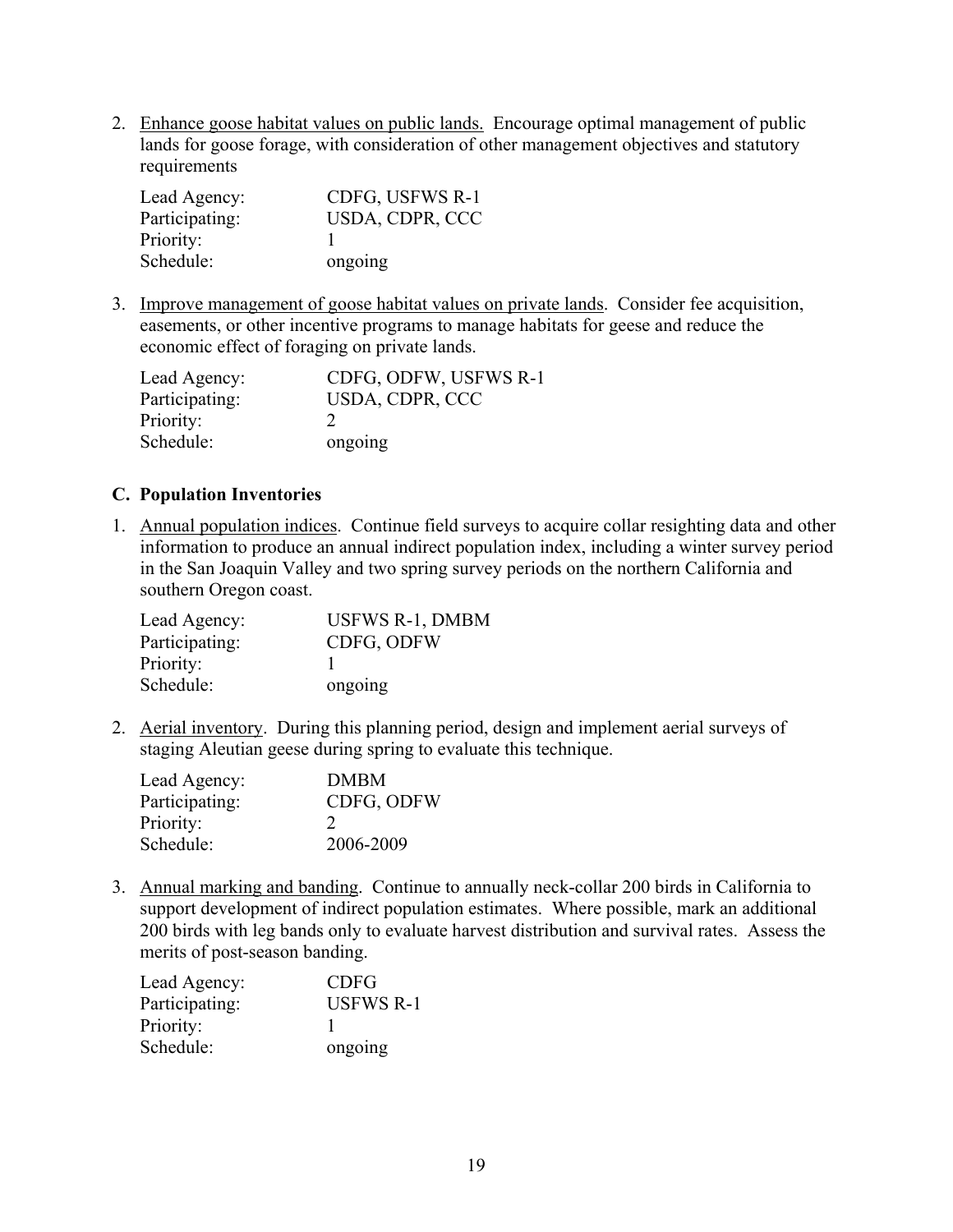<span id="page-26-0"></span>4. Assessment of the Semidi Islands breeding segment. During this planning period, continue direct counts of Aleutian geese on the Oregon coast during winter. Design and test surveys to provide an operational index of geese in the Semidi Islands.

| Lead Agency:   | USFWS R-7, USFWS R-1 |
|----------------|----------------------|
| Participating: | ADFG                 |
| Priority:      |                      |
| Schedule:      | 2006-2007            |

5. Periodic assessment of breeding distribution. When feasible, survey areas in the historic breeding range where nesting pairs could become established through natural pioneering or previous translocations (e.g., Attu, Little Kiska, Amchitka, Skagul, Amukta, and Yunaska).

| Lead Agency:   | <b>USFWS R-7</b> |
|----------------|------------------|
| Participating: | ADFG             |
| Priority:      | 2                |
| Schedule:      | 2006-2010        |

#### **D. Population Management**

1. Harvest management. Implement the harvest strategy described in Appendix E during the term of this management plan, modifying where necessary in response to distributional changes of Aleutian geese.

| Lead Agency:   | <b>USFWS</b>           |
|----------------|------------------------|
| Participating: | Pacific Flyway Council |
| Priority:      |                        |
| Schedule:      | ongoing                |

2. Disease control. Conduct regular surveillance to detect outbreaks on major wintering and migration areas. At the onset of outbreaks, implement disease control activities as outlined in the Aleutian Canada Goose Disease and Contamination Hazard Contingency Plan (Aleutian Canada Goose Recovery Team 1996).

| Lead Agency:   | USFWS R-1, USGS-BRD |
|----------------|---------------------|
| Participating: | CDFG, ODFW          |
| Priority:      | $\mathcal{R}$       |
| Schedule:      | ongoing             |

3. International cooperation. Support ongoing efforts by the Service and others to restore Aleutian geese to an eastern Asian flyway. Cooperation is needed with the Russian Federation, Japan and others to continue this effort.

| Lead Agency:   | <b>USFWS</b>           |
|----------------|------------------------|
| Participating: | Pacific Flyway Council |
| Priority:      |                        |
| Schedule:      | ongoing                |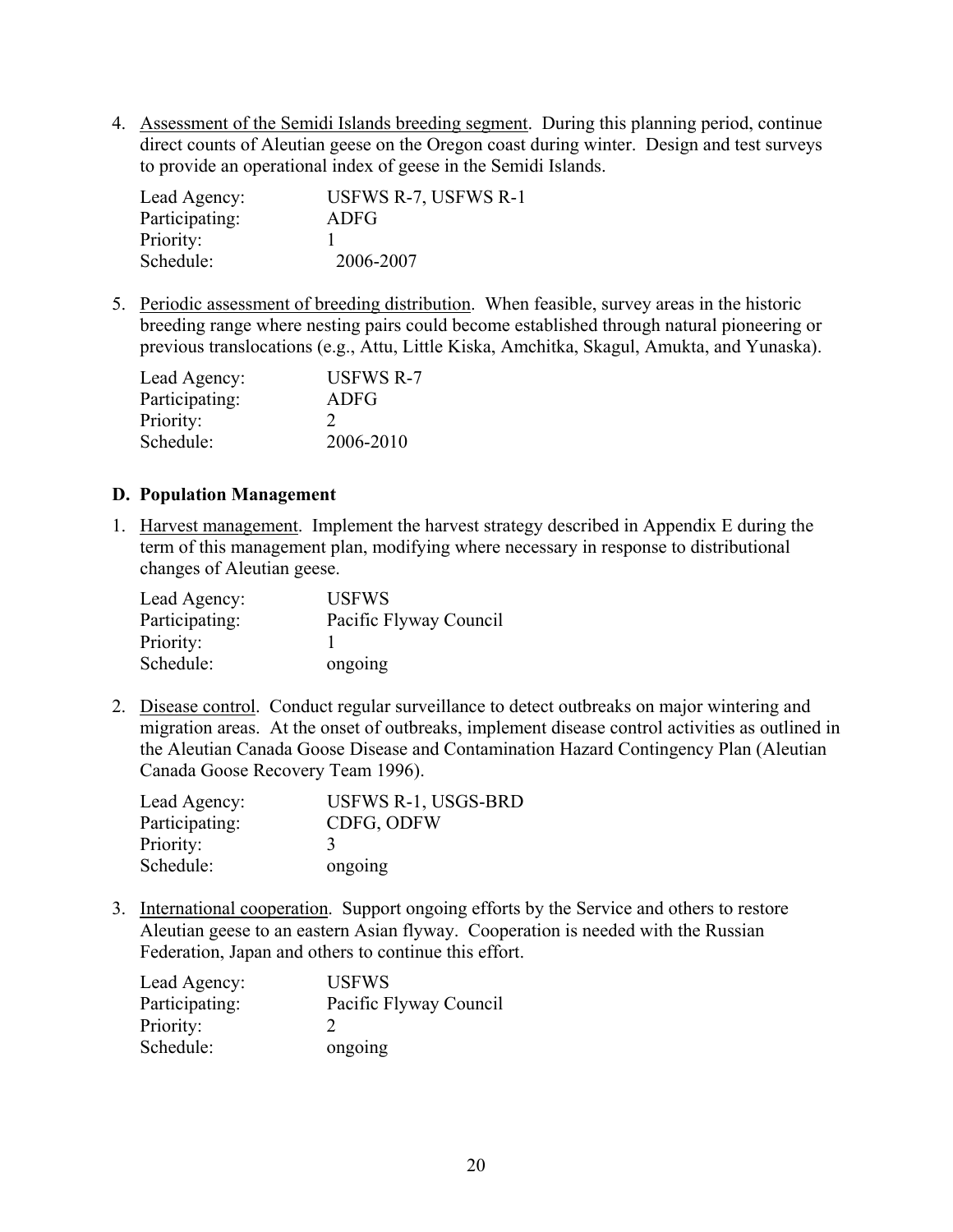#### <span id="page-27-0"></span>**E. Research**

1. Public pasture management. Develop habitat management practices for public lands to optimize foraging habitat for geese, while balancing needs of other wildlife. Treatments need to be cost-effective and support a variety of public use values.

| Lead Agency:   | <b>USFWS R-1</b> |
|----------------|------------------|
| Participating: | CDFG, CDPR, ODFW |
| Priority:      |                  |
| Schedule:      | ongoing          |

2. Spring staging habitat carrying capacity. Conduct research to determine the effectiveness of habitat management to support geese and reduce depredation in problem areas.

| Lead Agency:   | <b>USFWS R-1</b> |
|----------------|------------------|
| Participating: | CDFG, CDPR, ODFW |
| Priority:      | -3               |
| Schedule:      | 2007             |

3. Limiting factors for Semidi Islands nesting geese. Conduct research projects to determine what factors are preventing these geese from increasing. Despite the elimination of harvest mortality, the population has not responded, as have the Aleutians from the western Aleutian Islands.

| Lead Agency:   | USFWS R-7, USGS-BRD |
|----------------|---------------------|
| Participating: | ADFG, ODFW          |
| Priority:      |                     |
| Schedule:      | 2007                |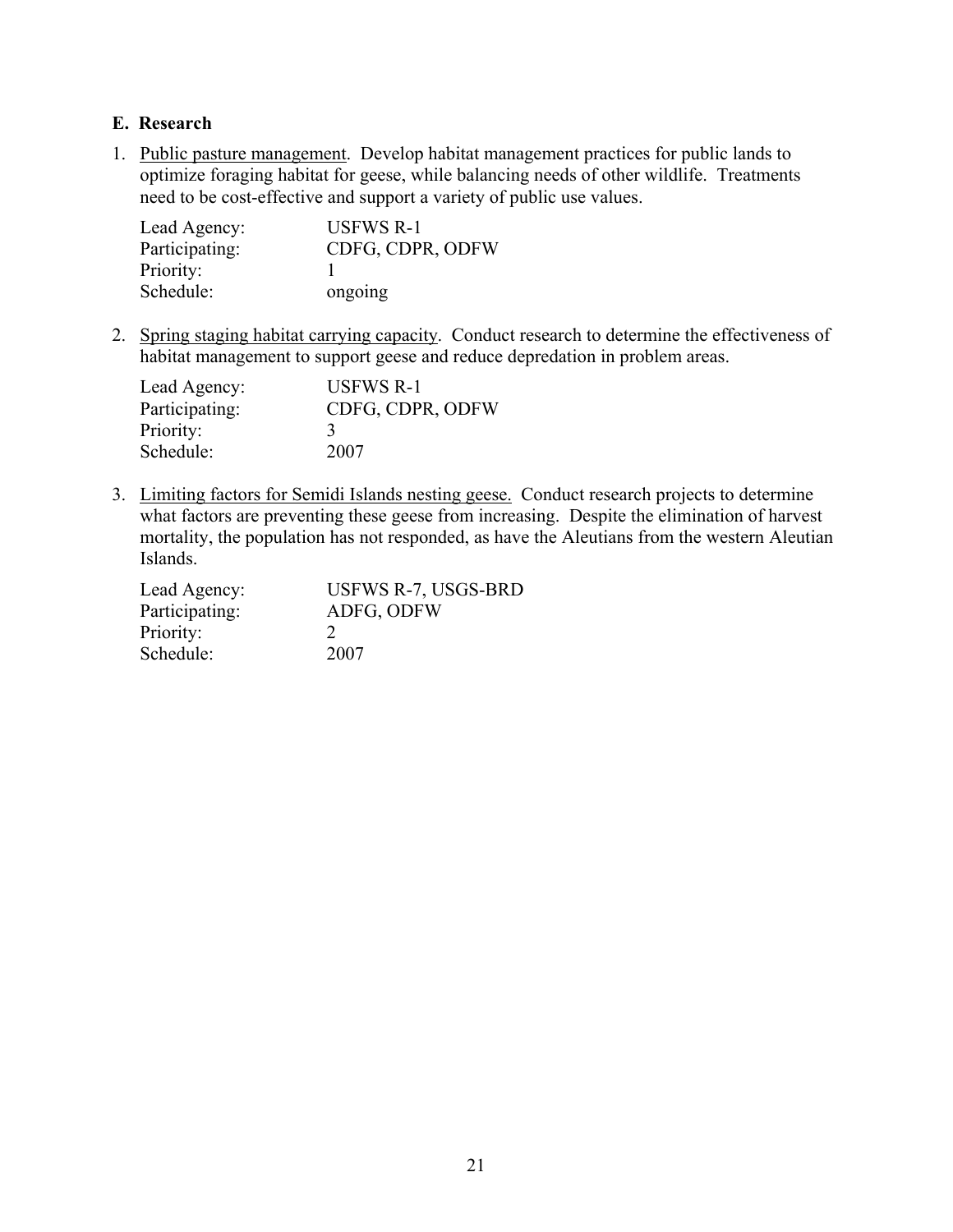#### **ANNUAL PLAN REVIEW**

#### <span id="page-28-0"></span>**A. Aleutian Goose Subcommittee**

The Subcommittee shall meet twice annually or as needed to review progress toward achieving the goals and objectives of this plan and to recommend actions and revisions. The Subcommittee shall report to the Pacific Flyway Council, through the Pacific Flyway Study Committee, on accomplishments and shortcomings of management efforts, and shall share its findings with parties responsible for or interested in Aleutian geese.

The Subcommittee shall be comprised of one representative from each federal and state agency having management responsibility for this population. It shall be the responsibility of those members to assure that the objectives and procedures of this plan are integrated and coordinated with those plans and activities of the various wildlife and land management agencies and local planning systems within their agency's purview. Chairmanship shall be rotated biennially among member agencies. The Subcommittee may invite *ex officio* participation by individuals, groups, and agencies whose expertise, counsel or managerial capacity is required for the coordination and implementation of management programs.

| Priority: | Lead Group: Subcommittee                                                                 |
|-----------|------------------------------------------------------------------------------------------|
| Meetings: | Twice annually, at the March and July meetings of the Pacific<br>Flyway Study Committee. |

Schedule for rotation of the chair, beginning October 1:

2004 - Washington 2006 - Oregon 2008 - USFWS – Region 7 2010 - California 2012 - Alaska 2014 - USFWS – Region 1

#### **B. Alaska Migratory Bird Comanagement Council**

Continued coordination with this council will benefit Aleutian geese and other migratory bird populations through cooperative management planning, information exchange, and implementation of conservation measures.

> Lead Agency: AMBCC Participating: USFWS, ADFG, WDFW, ODFW, CDFG Priority: Schedule: Ongoing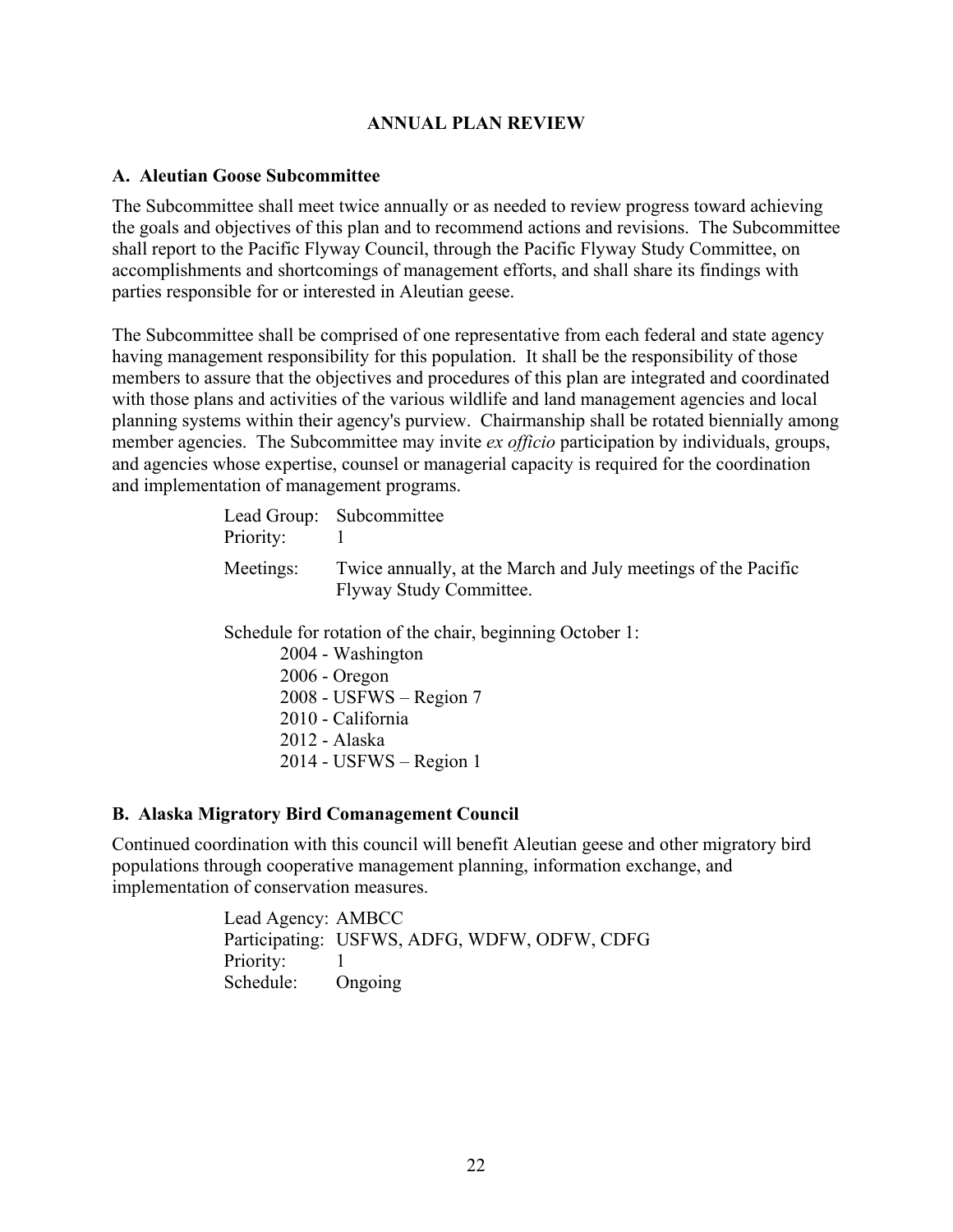#### **LITERATURE CITED**

- <span id="page-29-0"></span>Aleutian Canada Goose Recovery Team. 1996. Aleutian Canada goose disease and contamination hazard contingency plan. Unpubl. rept. U.S. Fish and Wildl. Serv., Anchorage, AK. 12 pp.
- American Ornithologists Union (AOU). 2004. Forty-fifth supplement to the American Ornithologists' Union check-list of North American Birds. The Auk 121(3):985-995.
- Austin, O.L., Jr., and N. Kuroda. 1953. The birds of Japan, their status and distribution. Bulletin of the Harvard Museum of Comparative Zoology 19:277-637.
- Bailey, E.P., and G.W. Kaiser. 1993. Introduction of foxes to Alaskan islands history, effects on avifauna, and eradication. Resour. Publ. No. 193. U.S. Fish and Wildl. Serv., Washington, D.C. 53 pp.
- Bailey, E.P., and J.L. Trapp. 1984. A second wild breeding population of the Aleutian Canada goose. American Birds 38:284-286.
- Beyersdorf, G.S., and L. Pfaff. 1995. Aleutian Canada geese in the Semidi Islands--an assessment of limiting factors. Unpubl. rept. U.S. Fish and Wildl. Serv., Alaska Maritime NWR, Homer, AK. 24 pp.
- Black, J.M., P.F. Springer, E.T. Nelson, et al. 2004. Site selection and foraging behavior of Aleutian Canada geese in a newly colonized spring staging area. Pages 114-121 *in* T.J. Moser, R.D. Lien, K.C. Vercauteren, et al., eds. Proceedings of the 2003 International Canada Goose Symposium, Madison, WI (19 March 2003).
- Byrd, G. V. 1990. Survey of Aleutian Canada goose nests at Chagulak and Amukta Islands, Alaska in 1990. Unpubl. rept. U.S. Fish and Wildl. Serv., Alaska Maritime NWR, Aleutian Islands Unit, Adak, AK. 21 pp.
- Byrd, G.V. 1995. Memorandum to Regional Director, David B. Allen, with notes from the Aleutian Canada Goose Recovery Team meeting dated November 2-4, 1995.
- Byrd, G.V. 1998. Current breeding status of the Aleutian Canada goose, a recovering endangered species. Pages 21-28 *in* D.H. Rusch, M.D. Samuel, D.D. Humburg, and B.D. Sullivan, eds. Biology and management of Canada geese: Proceedings of the International Canada Goose Symposium. Milwaukee, WI (23 April 1991).
- Byrd, G.V., and D.W. Woolington. 1983. Ecology of Aleutian Canada geese at Buldir Island, Alaska. Special Scientific Report - Wildlife No. 253. U.S. Fish and Wildl. Serv., Washington, D.C.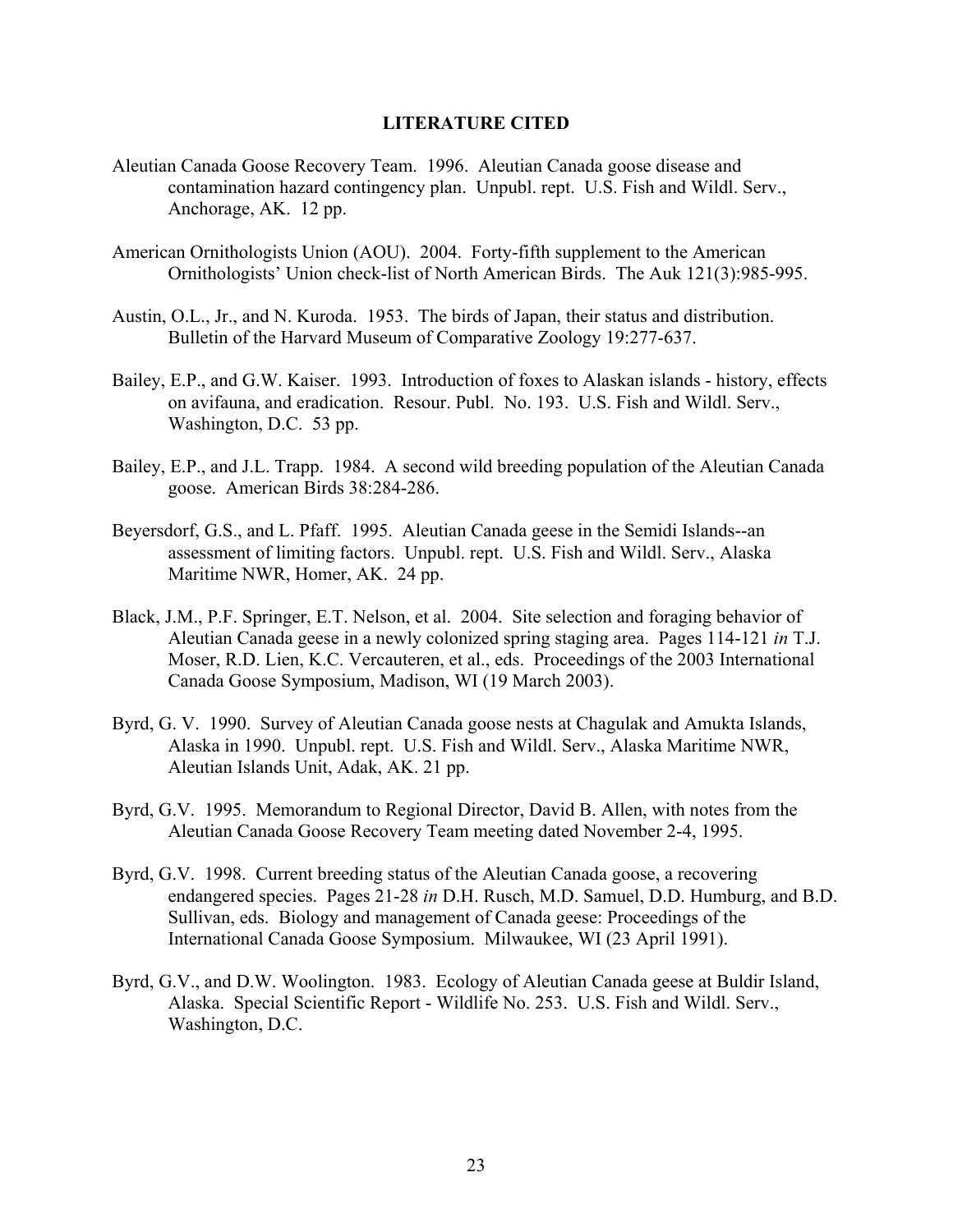- Byrd, G.V., and J.C. Williams. 2002. Results of a survey for nesting Aleutian Canada geese on Chagulak Island in spring 2002. Unpubl. rept. U.S. Fish and Wildl. Serv., Alaska Maritime NWR, Homer, AK. [9 pp.]
- Byrd, G.V., and J.C. Williams. 2003. Results of a nest survey for the restored Aleutian Canada goose on Agattu Island, Aleutian Islands, Alaska, in June 2003. Unpubl. rept. U.S. Fish and Wildl. Serv., Alaska Maritime NWR, Homer, AK. 16 pp.
- Byrd, G.V., and J.C. Williams. 2004. Survey of Nizki Island for Aleutian Canada Geese, June 4-6, 2004, with notes on other species of birds. Unpubl. rept. AMNWR 04/07. U.S. Fish and Wildlife Service, Homer, Alaska. 11 pp.
- Byrd, G.V., and J.C. Williams. 2005. Nesting observations of Aleutian cackling geese on Attu Island 2003-2005. Unpubl. notes. U.S. Fish and Wildlife Service, Homer, Alaska. 2 pp.
- Calliga, L. 1983. A summary of public recreation use of state-owned or operated areas. Unpubl. rept. Calif. Dept. of Fish and Game, Sacramento.
- Campbell, R.W., N. Dawe, I. McTaggart-Cowan, J.M. Cooper, G.W. Kaiser, and M.C.E. McNall. 1990. Birds of British Columbia. Vol. 1. University of British Columbia Press, Vancouver.
- Chapman, D.G. 1951. Some properties of the hypergeometric distribution with applications to zoological censuses. University of California Publications in Statistics 1: 131-160.
- Clark, A.H. 1910. The birds collected and observed during the cruise of the United States fisheries steamer "Albatross" in the North Pacific Ocean and in the Bering, Okhotsk, Japan, and Eastern Seas from April to December, 1906. Proceedings of the U.S. National Museum 38:25-74.
- Coats, R.R. 1953. Geology of Buldir Island, Aleutian Islands. Mineral Resources of Alaska. U.S. Geological Survey Bulletin 989-A
- Dahl. A.L. 1995. Diurnal habitat use by Aleutian Canada geese during winter in central California. Ph.D. dissertation. Univ. of Washington, Seattle, WA. 125 pp.
- Dall, W.H. 1874. Notes on the avifauna on the Aleutian Islands, especially those west of Unalaska. Proceedings of the California Academy of Sciences 5:270-281.
- Delacour, J. 1954. The waterfowl of the world. Vol. 1. Country Life, Ltd., London. 284 pp.
- Drut, M.S., and R.E. Trost. 1998. Annual summary of goose population monitoring programs in the Pacific Flyway, 1997-98. Unpubl. rept. U.S. Fish and Wildl. Serv., Div. Migr. Bird Manage., Portland, OR. 50 pp.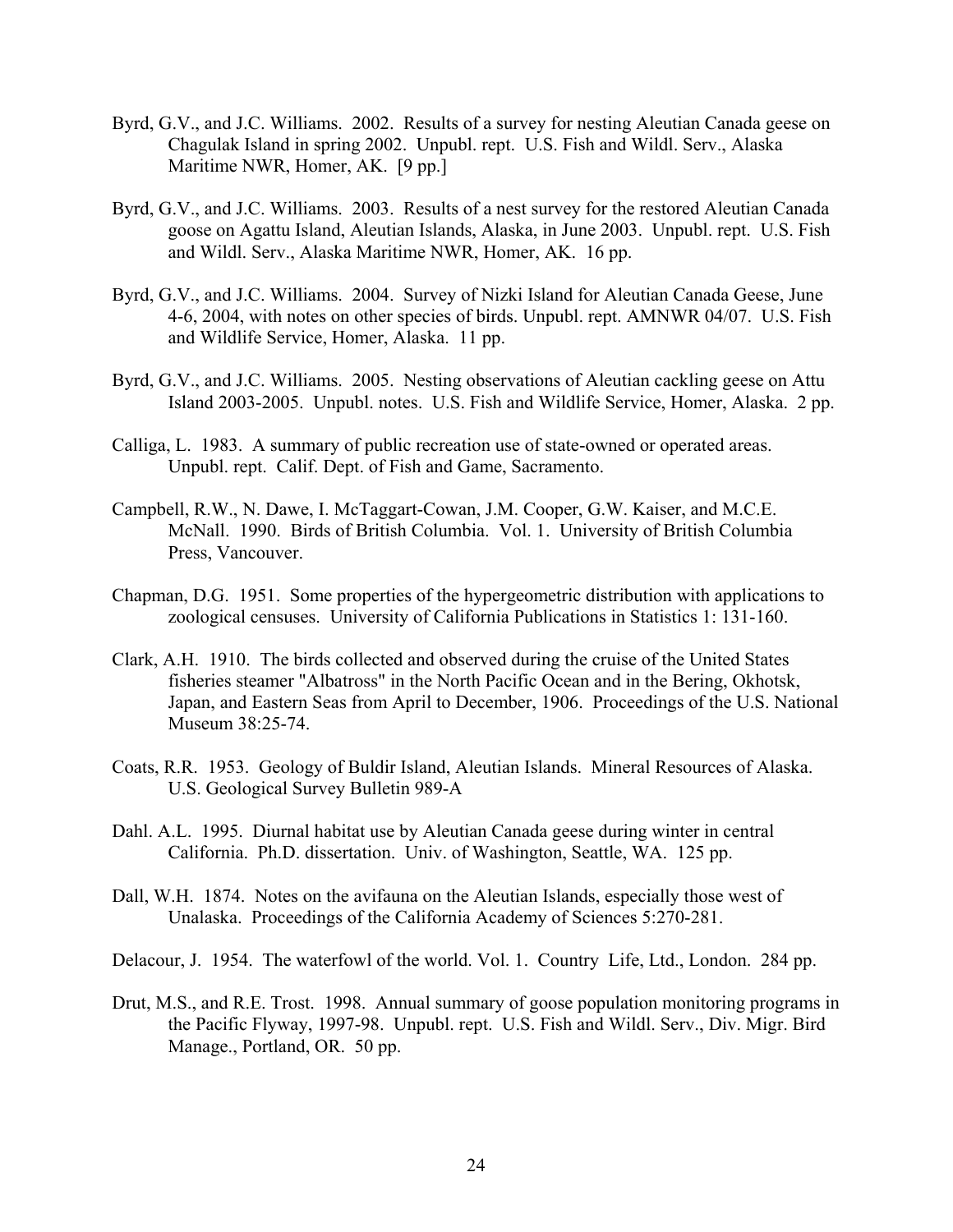- Drut, M.S., and R.E. Trost. 2004. Summary of goose population monitoring programs [Pacific Flyway], 2003-2004. Unpubl. rept. U.S. Fish and Wildl. Serv., Div. Migr. Bird Manage., Portland, OR. 60 pp.
- Drut, M.S., and R.E. Trost. 2005. Summary of goose population monitoring programs [Pacific Flyway], 2004-2005. Unpubl. rept. U.S. Fish and Wildl. Serv., Div. Migr. Bird Manage., Portland, OR. 55 pp.
- Gray, D.H. 1939. Report on Aleutian Islands Refuge. Unpubl. rept. U.S. Fish and Wildl. Serv., Adak, AK. 250 pp.
- Hansen, H.A. 1968. Pacific Flyway Canada goose management—federal and state cooperation. Pages 43-49 *in* Hine, R.L. and C. Schoenfeld, eds. Canada goose management: current continental problems and programs [symposium]. Dembar Educational Research Services, Madison, WI.
- Hatch, S.A., and M.A. Hatch. 1983. An isolated population of small Canada geese on Kaliktagik Island, Alaska. Wildfowl 34:130-136.
- Jochelson, W. 1933. History, ethnology, and anthropology of the Aleut. Carnegie Institute of Washington. Publ. 432. 91 pp.
- Johnson, D.H., D.E. Timm, and P.F. Springer. 1979. Morphological characteristics of Canada geese in the Pacific Flyway. Pages 56-80 *in* R.L. Jarvis and J.C. Bartonek, eds. Management and biology of Pacific Flyway geese: a symposium. Oregon State Univ. Book Stores, Inc., Corvallis.
- Jones, R.D. 1963. Buldir Island, site of a remnant breeding population of Aleutian Canada geese. Wildfowl Trust Annual Report 14:80-84.
- Lindberg, M.S., S. Hoekman, and J. Schmidt. 2006. Aleutian Canada (Cackling) Geese: an assessment of abundance and monitoring designs. Unpubl. rept. University of Alaska, Fairbanks. 25 pp.
- Lowe, R.W. 1986. Observations of Semidi Island Canada geese and Aleutian Canada geese along the Oregon Coast 15 October 1985 to 8 May 1986. Unpubl. rept. U. S. Fish and Wildl. Serv., Newport, OR.
- Morgan, R.P., S.T. Sulkin, and C.J. Henny. 1977. Serum proteins of Canada goose (*Branta canadensis*) subspecies. Condor 79: 275-278.
- Murie, O.J. 1937. Preliminary statement of findings in the Aleutian Islands, 1937. Unpubl. rept. U.S. Fish and Wildl. Serv., Washington, D.C. 317 pp.
- Murie, O.J. 1959. Fauna of the Aleutian Islands and Alaska Peninsula. North American Fauna No. 61:1-364.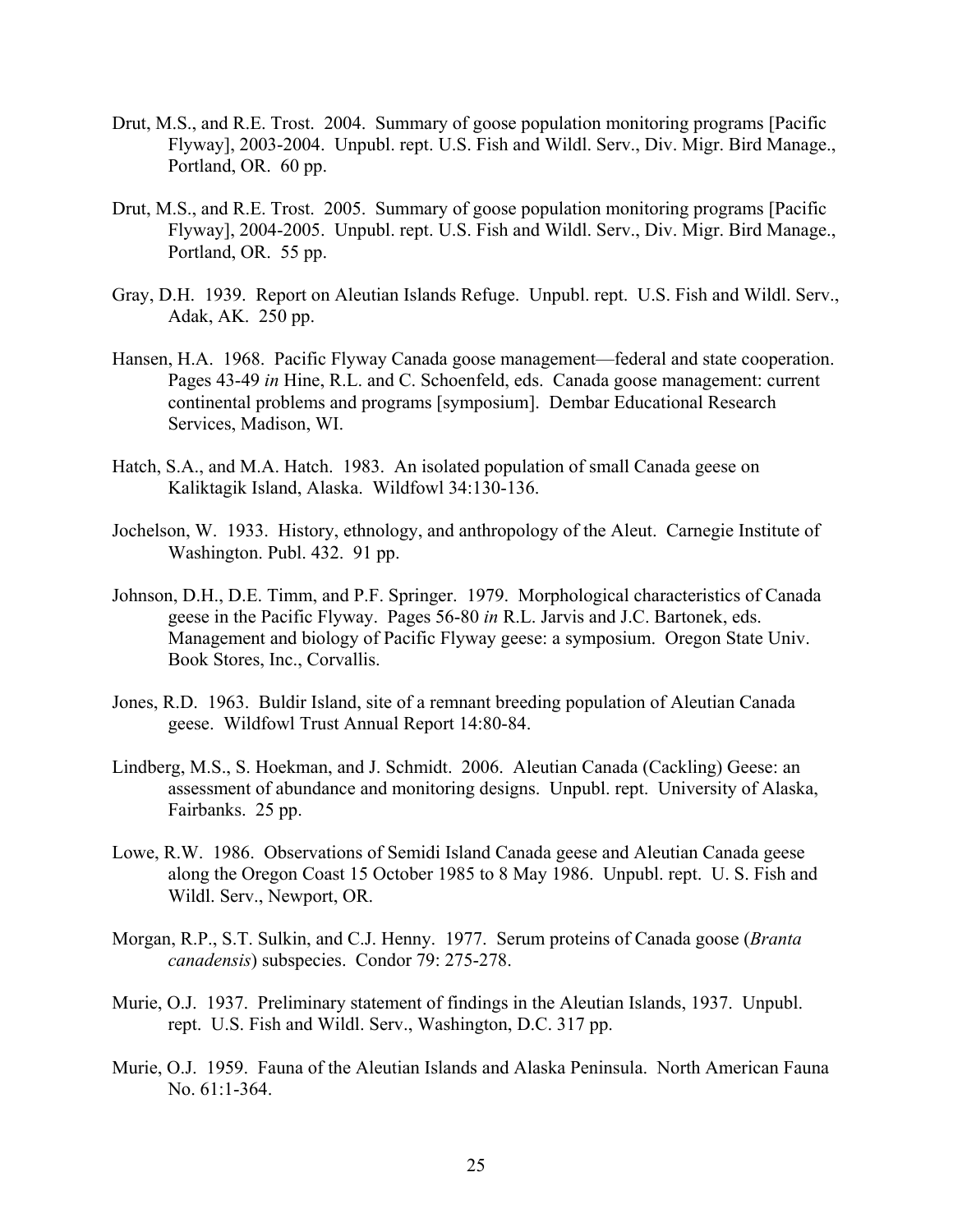- Pierce, R.A. (ed.). 1980. Siberia and northwestern America, 1788-1792: the journal of Carl Heinrich Merck. Materials for the study of Alaskan history, No. 17. Limestone Press, Kingston, ON.
- Pierson, B.J., J.M. Pearce, S.L. Talbot, G.F. Shields, and K.T. Scribner. 2000. Molecular genetic status of Aleutian Canada geese from Buldir and Semidi Islands, Alaska. Condor 102: 172-180.
- Pitkin, D.S., and R.W. Lowe. 1993. Distribution, abundance and ecology of Aleutian Canada geese in Oregon, 8 October 1992 to 1 May 1993. Unpubl. rept. U.S. Fish and Wildl. Serv., Oregon Coastal Refuges, Newport, OR. 28 pp.
- Pitkin, D.S., and R.W. Lowe. 1994. Distribution, abundance and ecology of Aleutian Canada geese in Oregon and Washington - 10 October 1993 to 1 May 1994. Unpubl. rept. U.S. Fish and Wildl. Serv., Oregon Coastal Refuges, Newport, OR. 37 pp.
- Pitkin, D.S., and R.W. Lowe. 1995. Distribution, abundance and ecology of Aleutian Canada geese in Oregon and Washington 13 October 1994 to 1 May 1995. Unpubl. rept. U.S. Fish and Wildl. Serv., Oregon Coastal Refuges, Newport, OR. 35 pp.
- Scribner, K.T., S.L. Talbot, J.M. Pearce, et al. 2003. Phylogeography of Canada geese (*Branta canadensis*) in western North America. The Auk 120(3): 889-907.
- Seber, G.A.F. 1973. Estimation of animal abundance and related parameters. Charles Griffin, London, UK. 506 pp.
- Shields, G.F., and J.P. Cotter. 1998. Phylogenies of North American geese: the mitochondrial DNA record. Pages 405-411 *in* D.H. Rusch, M.D. Samuel, D.D. Humburg, and B.D. Sullivan, eds. Biology and management of Canada geese: Proceedings of the International Canada Goose Symposium, Milwaukee, WI (23 April 1991).
- Shields, G.F., and A.C. Wilson. 1987. Subspecies of the Canada goose (Branta canadensis) have distinct mitochondrial DNA's. Evolution 41: 662-666.
- Sibley, D.A. 2004. Identification of Canada and Cackling geese. Special announcement. Website http://www.sibleyguides.com/canada\_cackling.htm)
- Snow, H.J. 1897. Notes on the Kuril Islands. Royal Geographic Society, London, UK. 91 pp.
- Springer, P.F., and R.W. Lowe. 1998. Population, distribution, and ecology of migrating and wintering Aleutian Canada geese. Pages 425-434 *in* D.H. Rusch, M.D. Samuel, D.D. Humburg, and B.D. Sullivan, eds. Biology and management of Canada geese: Proceedings of the International Canada Goose Symposium, Milwaukee, WI (23 April 1991).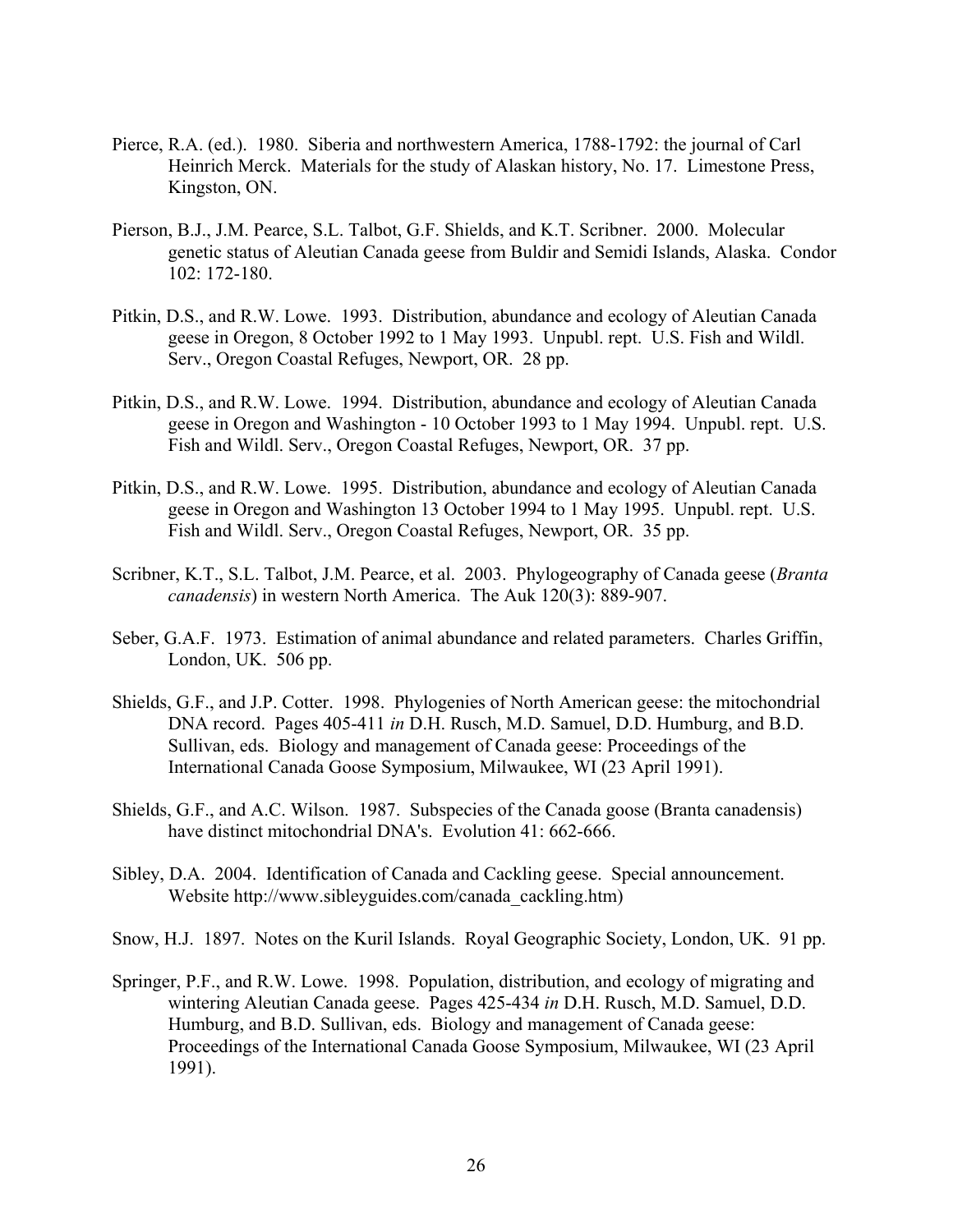- Springer, P.F., G.V. Byrd, and D.W. Woolington. 1978. Reestablishing Aleutian Canada geese. Pages 331-338 *in* S.A. Temple, ed. Endangered birds: management techniques for preserving threatened species. Univ. Wisconsin Press, Madison.
- Stejneger, L. 1885. Results of ornithological explorations in the Commander Islands and in Kamchatka. Bulletin of the U.S. National Museum 29. 382 pp.
- Turner, L.M. 1886. Contributions to the natural history of Alaska. Pages 138-141 *in* Arctic Series of Publications Issued in Connection with the Signal Service, U.S. Army. No. 2, Part 5. Washington, D.C.
- U.S. Fish and Wildlife Service. 1980. Selected vertebrate endangered species of the seacoast of the United States - Aleutian Canada goose. U.S. Fish and Wildl. Serv., Biological Services Program. 9 pp.
- U.S. Fish and Wildlife Service. 1991. Aleutian Canada goose (*Branta canadensis leucopareia*) recovery plan. Aleutian Canada Goose Recovery Team. U.S. Fish and Wildl. Serv., Anchorage, AK. 55 pp.
- U.S. Fish and Wildlife Service. 1999. Proposal to remove the Aleutian Canada goose from the list of endangered and threatened wildlife. Proposed rule. Federal Register 64(148): 42058-42068.
- U.S. Fish and Wildlife Service. 2001. Final rule to remove the Aleutian Canada goose from the list of endangered and threatened wildlife. Final rule. Federal Register 66(54): 15643- 15656.
- Woolington, D.W., P.F. Springer, and D.R. Yparraguirre. 1979. Migration and wintering distribution of Aleutian Canada geese. Pages 299-309 *in* R.L. Jarvis and J.C. Bartonek, eds. Management and biology of Pacific Flyway geese: a symposium. Oregon State Univ. Book Stores, Inc., Corvallis.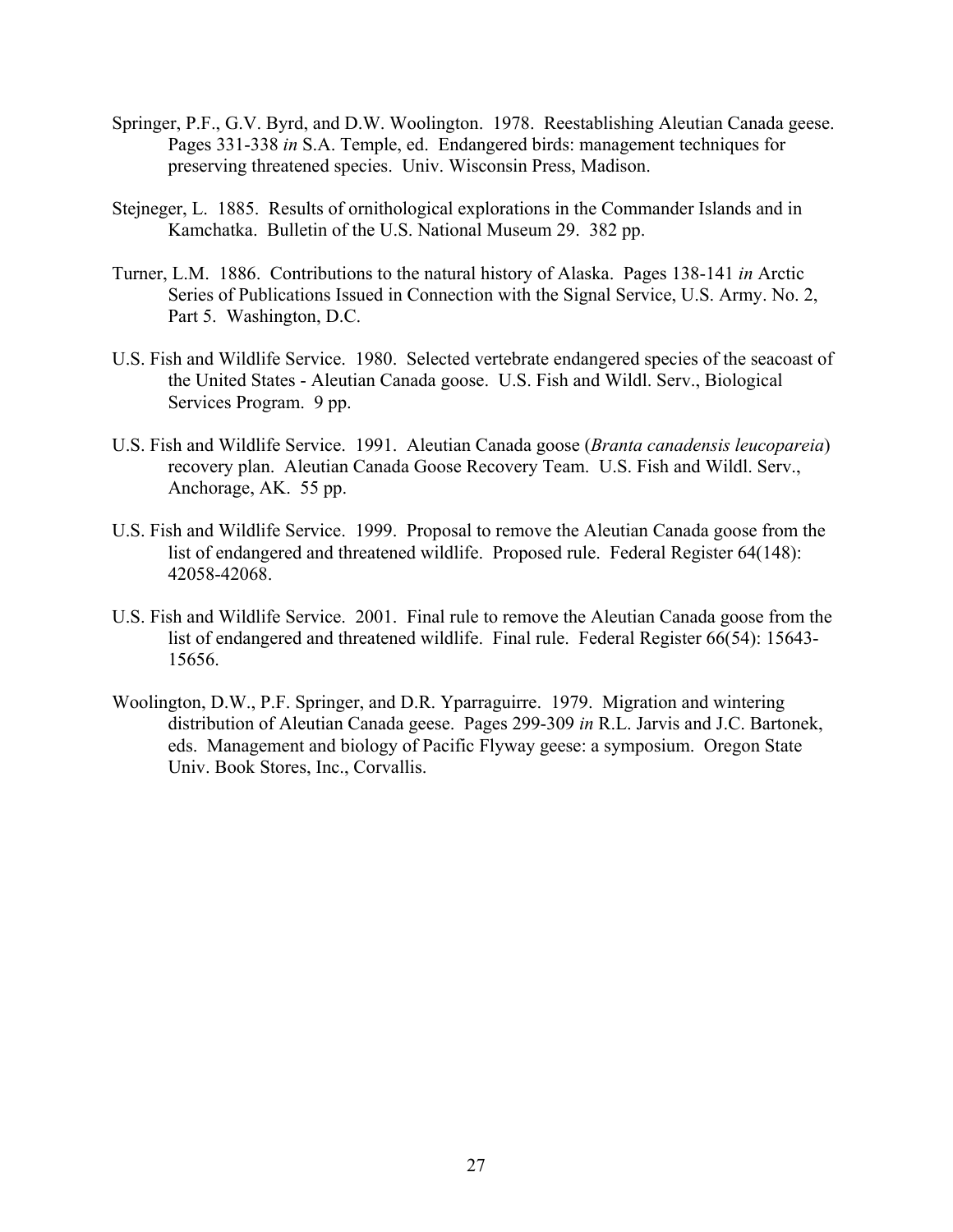APPENDIX A. Population indices of Aleutian geese from peak direct counts and indirect estimates from marked birds in northwest California (NW), and indirect estimates from marked birds in the Central Valley (CV) of California (Drut and Trost 2005).

|        | Direct | <b>Indirect Estimate</b> | <b>Indirect Estimate</b> |  |
|--------|--------|--------------------------|--------------------------|--|
| Spring | Count  | NW Cal/SW Oregon         | <b>Central Valley</b>    |  |
| 1975   | 790    |                          |                          |  |
| 1976   | 900    |                          |                          |  |
| 1977   | 1,280  |                          |                          |  |
| 1978   | 1,500  |                          |                          |  |
| 1979   | 1,590  |                          |                          |  |
| 1980   | 1,740  |                          |                          |  |
| 1981   | 2,000  |                          |                          |  |
| 1982   | 2,700  |                          |                          |  |
| 1983   | 3,500  |                          |                          |  |
| 1984   | 3,800  |                          |                          |  |
| 1985   | 4,200  |                          |                          |  |
| 1986   | 4,300  |                          |                          |  |
| 1987   | 5,000  |                          |                          |  |
| 1988   | 5,400  |                          |                          |  |
| 1989   | 5,800  |                          |                          |  |
| 1990   | 6,300  |                          |                          |  |
| 1991   | 7,000  |                          |                          |  |
| 1992   | 7,680  |                          |                          |  |
| 1993   | 11,680 |                          |                          |  |
| 1994   | 15,700 |                          |                          |  |
| 1995   | 19,150 |                          | 21,769                   |  |
| 1996   | 21,420 | 15,986                   | 24,643                   |  |
| 1997   | 22,800 | 19,957                   | 23,977                   |  |
| 1998   |        | 26,993                   | 28,984                   |  |
| 1999   |        | No estimate              | 28,628                   |  |
| 2000   |        | 31,806                   | 33,496                   |  |
| 2001   |        | No estimate              | 29,797                   |  |
| 2002   |        | 36,834<br>No estimate    |                          |  |
| 2003   |        | 62,395                   | 54,087                   |  |
| 2004   |        | 69,905                   | 78,034                   |  |
| 2005   |        | 63,774                   | 57,154                   |  |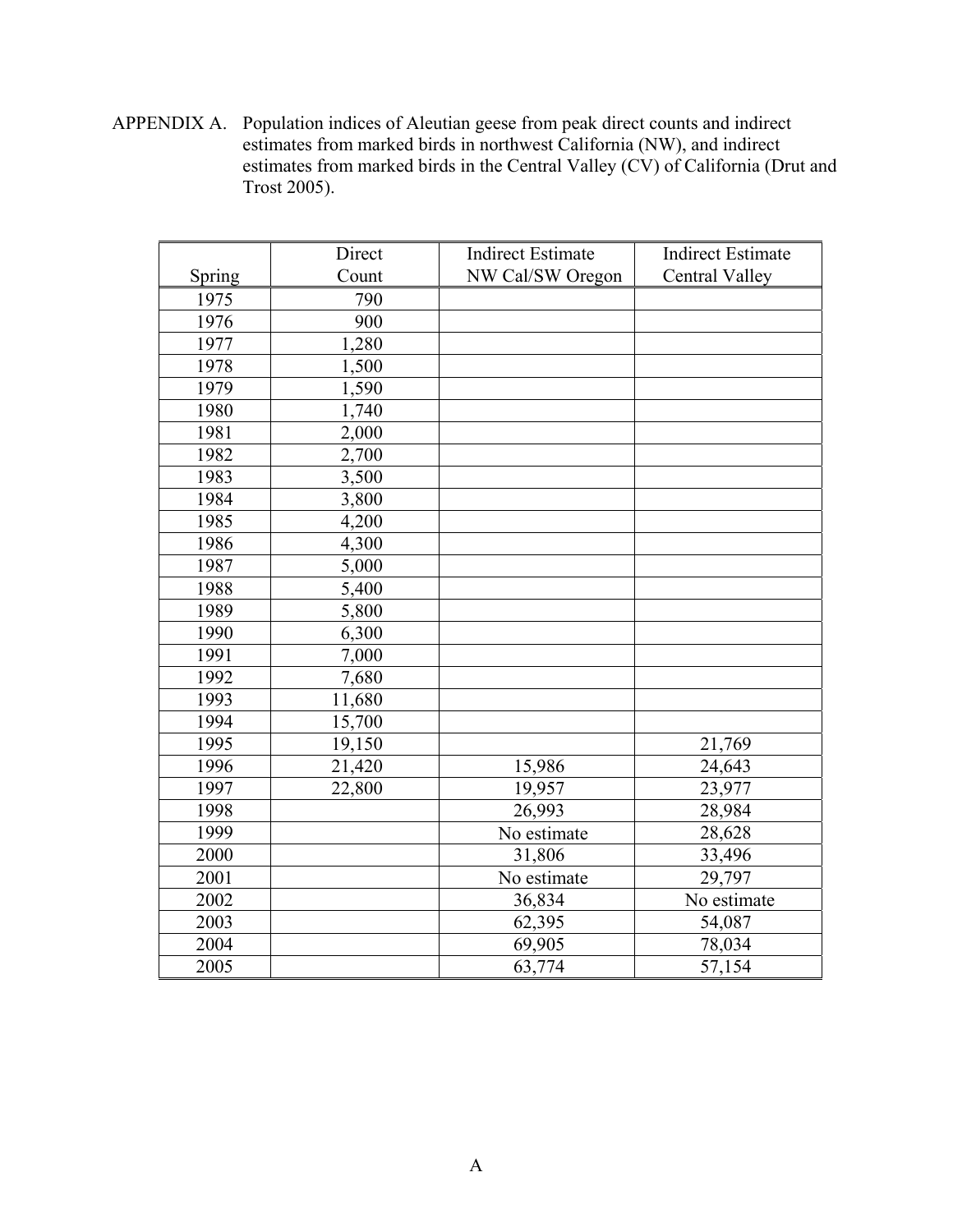| Winter    | Peak Count <sup>a</sup>  |
|-----------|--------------------------|
| 1979-1980 | 80                       |
| 1980-1981 | 85                       |
| 1981-1982 | 60                       |
| 1982-1983 | 69                       |
| 1983-1984 | 87                       |
| 1984-1985 | 92                       |
| 1985-1986 | 85                       |
| 1986-1987 | 131                      |
| 1987-1988 | 103                      |
| 1988-1989 | 117                      |
| 1989-1990 | 115                      |
| 1990-1991 | 128                      |
| 1991-1992 | 144                      |
| 1992-1993 | 132                      |
| 1993-1994 | 122                      |
| 1994-1995 | 111                      |
| 1995-1996 | 107                      |
| 1996-1997 | 111                      |
| 1997-1998 | 118                      |
| 1998-1999 | 122                      |
| 1999-2000 | 130                      |
| 2000-2001 | 114                      |
| 2001-2002 | no estimate <sup>b</sup> |
| 2002-2003 | no estimate <sup>b</sup> |
| 2003-2004 | b<br>no estimate         |

APPENDIX B. Peak winter counts of Semidi Islands Aleutian geese on the Oregon coast.

 $a$  Data from Lowe (1986); Pitkin and Lowe (1993, 1994, 1995) and Springer and Lowe (1998).

<sup>b</sup> Commingling of geese from the western Aleutian Islands during winter precluded separate estimates of Semidi Islands geese.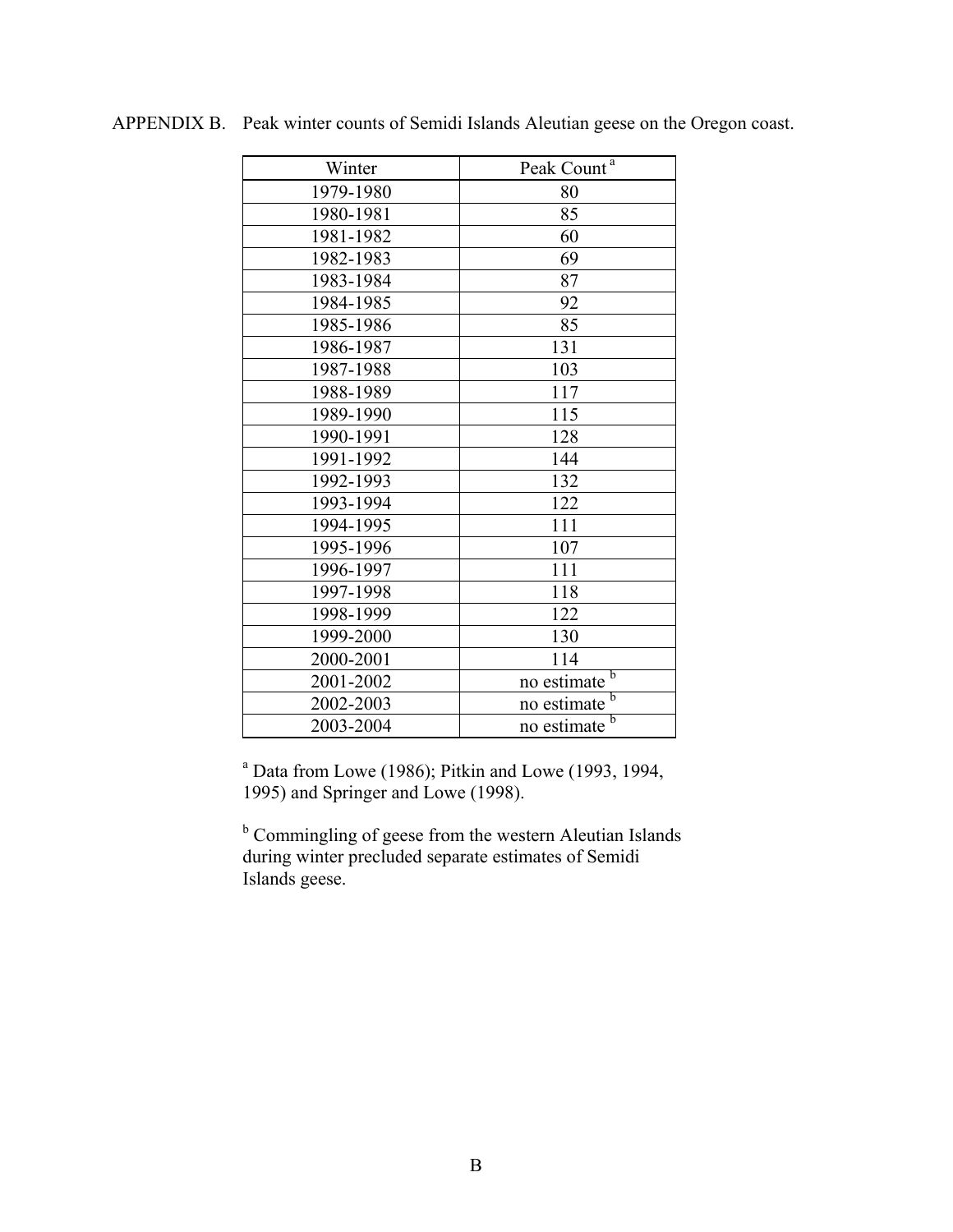| Year | Source stock                    | No. Released     | Location      |  |
|------|---------------------------------|------------------|---------------|--|
| 1971 | Captive-reared                  | 75               | Amchitka      |  |
| 1974 | Captive-reared                  | $\overline{41}$  | Agattu        |  |
|      | <b>Translocated from Buldir</b> | $\overline{9}$   | Agattu        |  |
| 1976 | Captive-reared                  | 26 <sup>a</sup>  | Amchitka      |  |
|      | Translocated from Buldir        | $\mathfrak{Z}$   | Amchitka      |  |
| 1978 | Captive-reared                  | $\overline{117}$ | Agattu        |  |
|      | <b>Translocated from Buldir</b> | 22               | Agattu        |  |
| 1979 | Captive-reared                  | 199              | Agattu        |  |
|      | Wild, captive held              | $8\,$            | Agattu        |  |
|      | Translocated from Buldir        | 35               | Agattu        |  |
| 1980 | Golden birds <sup>b</sup>       | 48               | Agattu        |  |
|      | <b>Translocated from Buldir</b> | 60               | Agattu        |  |
|      | Captive-reared                  | 116              | Amchitka      |  |
|      | Wild, captive held              | $\mathfrak{Z}$   | Amchitka      |  |
|      | Captive-reared                  | 20               | <b>Buldir</b> |  |
| 1981 | Golden birds b                  | $\overline{111}$ | Nizki         |  |
|      | Captive-reared                  | 250              | Nizki         |  |
|      | Wild, captive held              | 2                | Nizki         |  |
| 1982 | Golden birds b                  | $\overline{210}$ | Agattu        |  |
|      | Captive-reared                  | 64               | Agattu        |  |
|      | Wild, captive held              | 17               | Agattu        |  |
|      | Translocated from Buldir        | 138              | Agattu        |  |
| 1983 | <b>Translocated from Buldir</b> | 108              | Agattu        |  |
| 1984 | <b>Translocated from Buldir</b> | 86               | Agattu        |  |
| 1985 | <b>Translocated from Buldir</b> | 124              | Amchitka      |  |
| 1987 | <b>Translocated from Buldir</b> | 136              | Amchitka      |  |
| 1988 | <b>Translocated from Buldir</b> | 116              | Little Kiska  |  |
|      |                                 | 12               | Nizki         |  |
| 1989 | <b>Translocated from Buldir</b> | $\overline{25}$  | Little Kiska  |  |
|      |                                 | 118              | Nizki         |  |
| 1990 | Translocated from Buldir        | $\overline{25}$  | Little Kiska  |  |
|      |                                 | 38               | Nizki         |  |
| 1991 | <b>Translocated from Buldir</b> | $\overline{55}$  | Little Kiska  |  |
|      |                                 | 92               | Nizki         |  |
|      |                                 | 36               | Agattu        |  |
| 1992 | <b>Translocated from Buldir</b> | 60               | Little Kiska  |  |
|      |                                 | $70\,$           | Nizki         |  |
| 1994 | <b>Translocated from Buldir</b> | $\overline{70}$  | Skagul        |  |
|      |                                 | 81               | Yunaska       |  |
| 1995 | <b>Translocated from Buldir</b> | $\overline{81}$  | Skagul        |  |
|      |                                 | 87               | Yunaska       |  |

#### APPENDIX C. Summary of translocations and releases of Aleutian geese in the western Aleutian Islands.

 $a<sup>a</sup>$  Birds failed to migrate; all not lost to bald eagles (17) were recaptured.

<sup>b</sup> Golden birds are wild, captive-held males paired with captive-reared females, released with their young, foster young, and associated birds.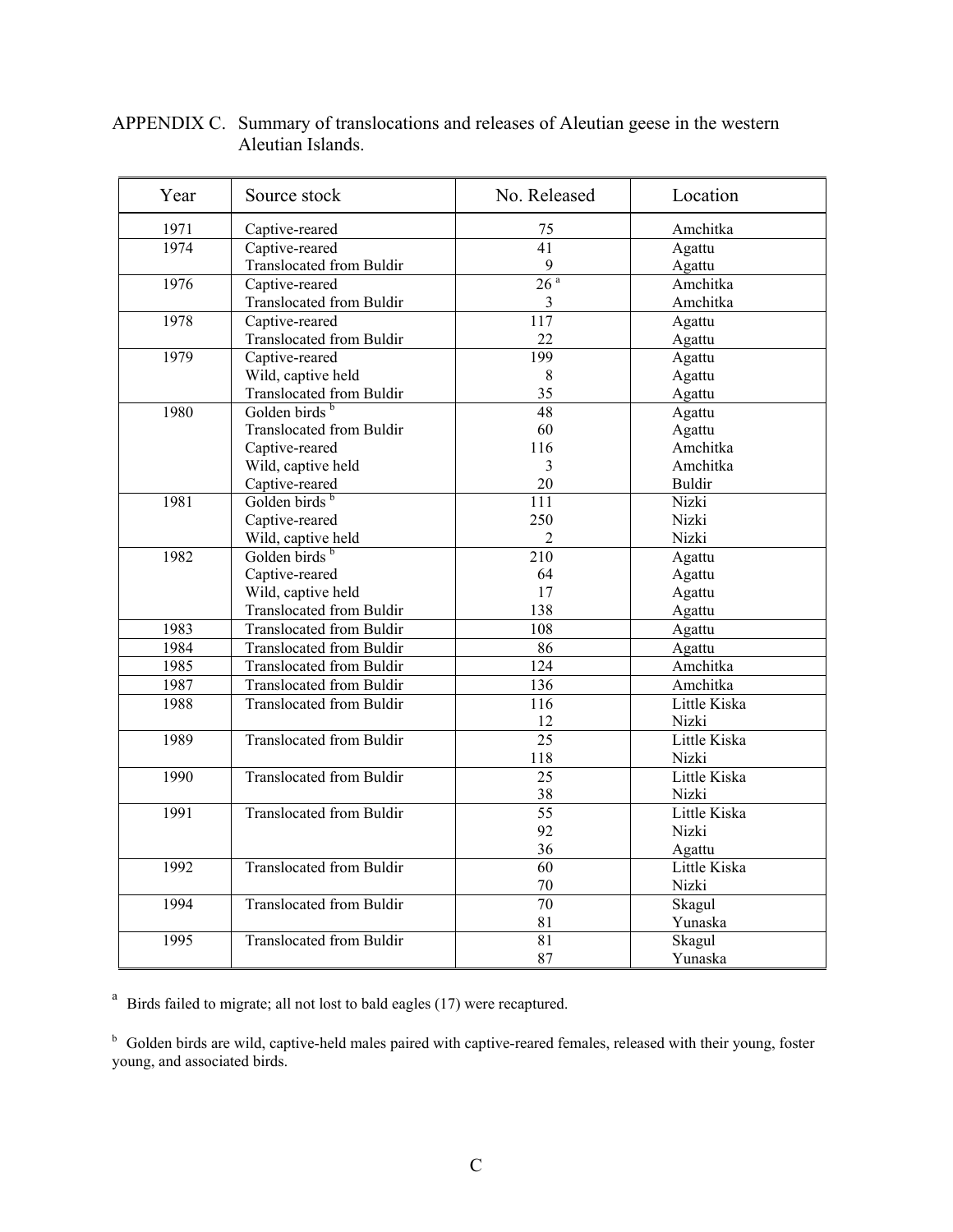|               |              | Estimated            | Survey |                    |
|---------------|--------------|----------------------|--------|--------------------|
| Island        | Island Group | <b>Nesting Pairs</b> | Year   | Trend              |
| Agattu        | Near         | 1000s                | 2003   | Increasing         |
| Nizki-Alaid   | Near         | 541                  | 2004   | Increasing         |
| Attu          | Near         | 8                    | 2005   | Unknown            |
| <b>Buldir</b> | Rat          | 7000                 | 1995   | Increasing         |
| Little Kiska  | Rat          | $1 - 2$              | 1994   | Decreasing         |
| Amchitka      | Rat          | $2 - 5$              | 1994   | Unknown            |
| Chagulak      | Andreanof    | 25                   | 2002   | Stable             |
| Amukta        | Andreanof    |                      | 1993   | Unknown            |
| Kiliktagik    | Semidi       | 14                   | 1995   | Decrease from 1991 |
| Anowik        | Semidi       | 3                    | 1995   | Unknown            |

APPENDIX D. Nesting pairs of Aleutian geese on surveyed islands.